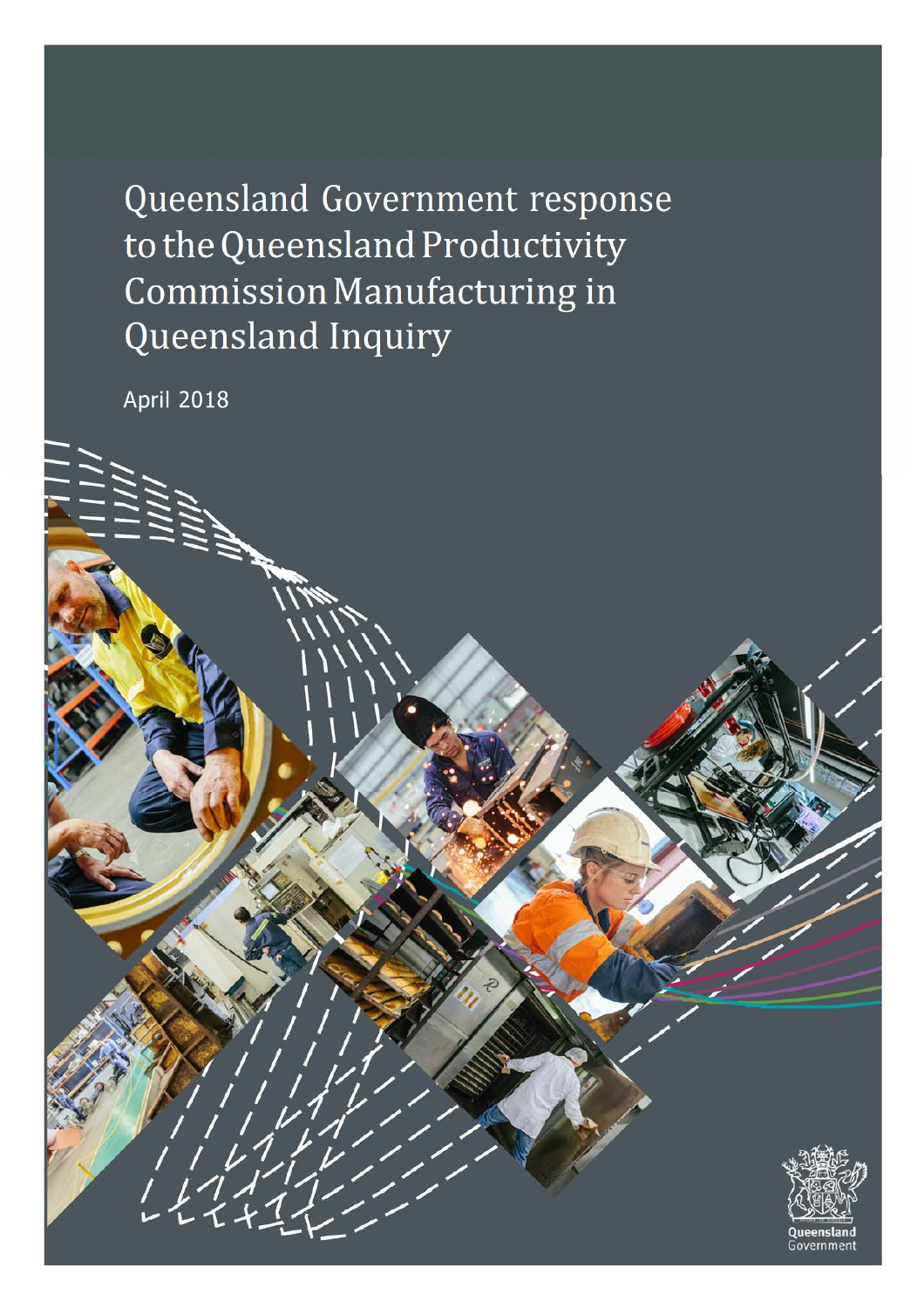*In September 2016 the Queensland Government tasked the Queensland Productivity Commission (the Commission) with undertaking an inquiry into Queensland manufacturing, including a review of international reshoring initiatives. In undertaking the inquiry, the government asked the Commission to consider policy options to improve the productivity and competitiveness of the Queensland manufacturing sector, with a focus on opportunities to maximise existing advantages, improve weaknesses and take advantage of emerging domestic and international opportunities.* 

The Commission presented its final report to the Treasurer, as the responsible minister, on 31 October 2017. The report contained 17 recommendations that relate to improving the productivity and competitiveness of the manufacturing sector in Queensland.

# Government action on manufacturing

Since issuing the Terms of Reference, the government has progressed many initiatives dedicated to supporting Queensland's manufacturing sector, including launching the *Queensland Advanced Manufacturing 10-Year Roadmap and Action Plan* (the Roadmap) and the Made in Queensland initiative.

The Roadmap includes 14 actions that target the adoption and adaptation of innovative manufacturing technologies and processes to increase Queensland's manufacturing productivity and international competitiveness. In implementing the Roadmap actions, the Queensland Government has adopted a partnership approach with industry and other stakeholders to ensure the initiatives are effectively achieved. An expert manufacturing advisory group provides the government with strategic advice.

Since the launch of the Roadmap, the government has assisted 338 businesses to complete a business benchmarking process to measure their performance and practices and inform future choices; launched the Bris Makerfest, which showcased advanced manufacturing technologies; delivered four hackathons in regional Queensland to coincide with the rollout of the National Disability Insurance Scheme; established a program to support establishment of new hackerspaces and existing hackerspaces to expand; and delivered three *Design in Manufacturing* seminars to raise awareness of the importance of design in manufacturing.

The Made in Queensland initiative supports manufacturers to adopt innovative processes and technologies. As at March 2018, Made in Queensland has assisted 38 businesses to identify and implement productivity improvements. As a result of the high level of interest received during the first round of Made in Queensland, the government has committed to further funding to expand the program.

establish three manufacturing hubs in the regional centres of Cairns, Townsville and Rockhampton. The hubs will support the building of knowledge capital throughout the supply chain, skilling workers, matching appropriately skilled workers to jobs and helping employers grow their manufacturing businesses in areas of comparative advantage. The manufacturing hubs will be an important pipeline for delivering the actions under the Commission's recommendations.

The Roadmap and Made in Queensland initiatives complement previous Queensland Government actions supporting the manufacturing sector. In 2016, the government established the Industry and Manufacturing Advisory Group comprised of senior industry, peak body and union representatives to provide expert advice on emerging opportunities, productivity and competitiveness, innovation and technology, local content, business costs and industry regulation. This group will be reconstituted to assist government with the effective implementation of the Commission's recommendations through the Roadmap.

The government is also committed to attracting more manufacturing projects and reshoring activities to Queensland, either by supporting entities to relocate their operations here or to establish a new project through the Advance Queensland Industry Attraction Fund.

The government has recently appointed a dedicated Minister for Manufacturing to oversee the implementation of Queensland's manufacturing agenda.

# Government response to final report

The government accepts, or accepts in part or in principle, the majority of the Commission's recommendations, except for recommendation 16 which involves establishing a roadmap to reform the state's tax framework. The government agrees that tax efficiency, equity and simplicity are important aspects of the taxation framework. However, future opportunities for reform will require collaboration with the Australian Government and other states and territories.

In late-2017, the Palaszczuk Government announced it will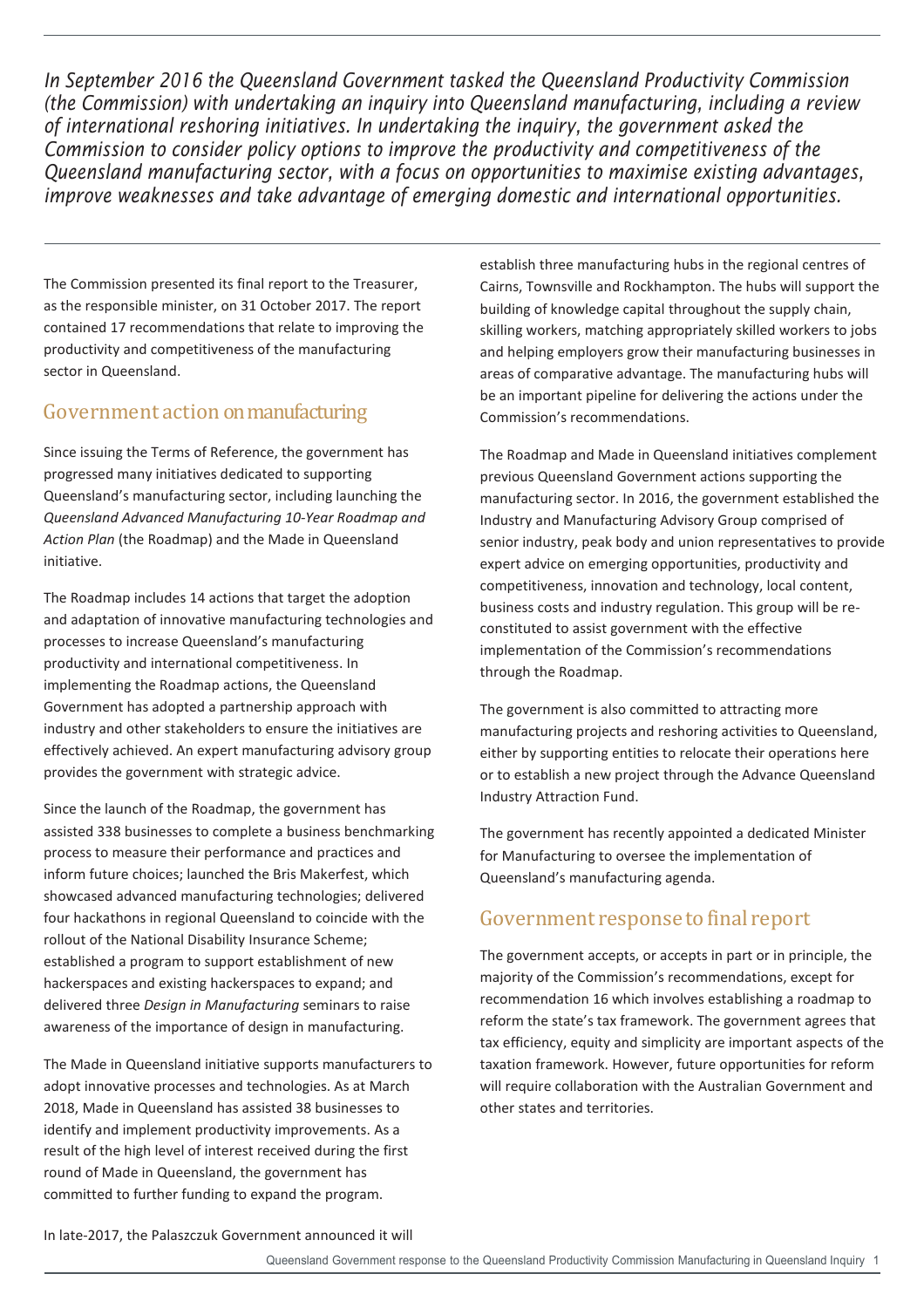Queensland will continue to work through the Council of Australian Governments to address vertical fiscal imbalance and identify opportunities for taxation reform.

All other recommendations are accepted or accepted in part or in principal. The following table provides the Queensland Government's response to each of the Commission's recommendations, along with the details of the government's approach to implementation.

Many of the government's responses identify current programs and actions underway or about to commence, which will deliver the objective of the Commission's recommendations.

Innovation fostered and supported by Advance Queensland is central to the government's vision to open new frontiers, unlocking the jobs and investment opportunities of the future. Co-designed with industry and based on local and international evidence of what works, Advance Queensland takes a systems approach to fostering innovation throughout the economy. In this regard, the government does not intend to redesign its Advance Queensland initiative, however notes the principles underlying the Commission's

recommendations in relation to ensuring that programs are accessible, subject to clear monitoring and evaluation and delivered as efficiently as possible.

The Department of State Development, Manufacturing, Infrastructure and Planning will work closely with other agencies to efficiently deliver on the commitments in this response and will be guided by expert advice from the manufacturing sector and key stakeholders.

The government is confident that the approach proposed in this response will deliver the outcomes identified by the Commission and will support Queensland manufacturing businesses to increase their productivity and international competitiveness.

### Government response to specific recommendations

The following table provides a detailed, line-by-line response to the Commission's final report recommendations.



Common Duc

**The Hon. Jackie Trad MP** 

Deputy Premier

Treasurer

Minister for Aboriginal and Torres Strait Islander Partnerships

#### **The Hon. Cameron Dick MP**

Minister for State Development, Manufacturing, Infrastructure and Planning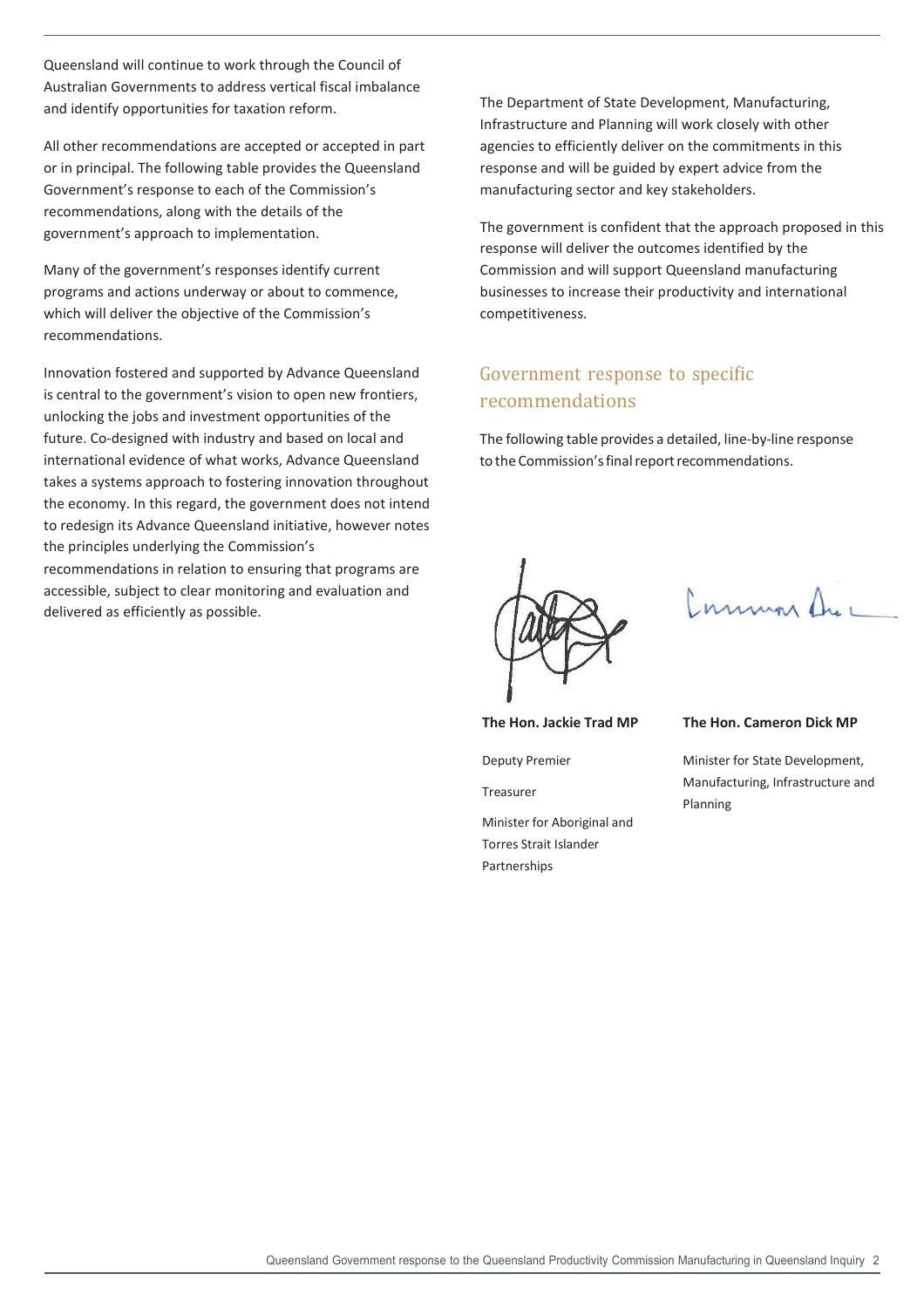# Queensland Government positions on QPC recommendations

■ Accepted ■ Accepted in part or in principle ■ Not accepted

| <b>QPC</b><br><b>Ref</b> | <b>Recommendation</b>                                                                                                                                                                                                                                                                                                                                                                           | <b>Government response</b>                                                                                                                                                                                                                                                                                                                                                                                                                                                                                                                                                                                                                                                                                                                                                                                                                                                                                                                                                                                                                                                                                                                                                                                                                                                                                                                                                                                                                                                                                                                                                                                                                                                                                                                                                                                                                                                                                                                                                                                                                                                                                                                                                                                                                                                                                                                                                                                                                                                                                                                                                                                                                                                                                                                            |
|--------------------------|-------------------------------------------------------------------------------------------------------------------------------------------------------------------------------------------------------------------------------------------------------------------------------------------------------------------------------------------------------------------------------------------------|-------------------------------------------------------------------------------------------------------------------------------------------------------------------------------------------------------------------------------------------------------------------------------------------------------------------------------------------------------------------------------------------------------------------------------------------------------------------------------------------------------------------------------------------------------------------------------------------------------------------------------------------------------------------------------------------------------------------------------------------------------------------------------------------------------------------------------------------------------------------------------------------------------------------------------------------------------------------------------------------------------------------------------------------------------------------------------------------------------------------------------------------------------------------------------------------------------------------------------------------------------------------------------------------------------------------------------------------------------------------------------------------------------------------------------------------------------------------------------------------------------------------------------------------------------------------------------------------------------------------------------------------------------------------------------------------------------------------------------------------------------------------------------------------------------------------------------------------------------------------------------------------------------------------------------------------------------------------------------------------------------------------------------------------------------------------------------------------------------------------------------------------------------------------------------------------------------------------------------------------------------------------------------------------------------------------------------------------------------------------------------------------------------------------------------------------------------------------------------------------------------------------------------------------------------------------------------------------------------------------------------------------------------------------------------------------------------------------------------------------------------|
| $\mathbf{1}$             | Where programs are established on the<br>basis of mitigating capital market failures,<br>the Queensland Government should<br>consider providing assistance through loans<br>and equity investment rather than grants.                                                                                                                                                                           | The government accepts this recommendation in part.<br>The Queensland Government maintains a strong focus on fostering innovation<br>and, through the Advance Queensland initiative, is driving innovation across the<br>economy. This builds on our natural advantages and positions Queensland as an<br>attractive investment destination. Advance Queensland includes a range of<br>programs, from business mentoring, commercialisation assistance and grants<br>through to academic fellowships.<br>The government currently provides a range of support for businesses to innovate<br>and become more competitive, including a range of different financing and<br>investment options that address a market failure and meet the specific needs of<br>the business.<br>The Business Development Fund supports emerging and high growth innovative<br>Queensland businesses to commercialise their ideas by co-investing with<br>experienced venture capital firms and investors. As at 31 December 2017, the<br>Business Development Fund has made 23 investments totalling over \$26 million.<br>The Business Development Fund facilitates further development of a sustainable<br>private market for venture capital finance in Queensland. The Biofutures Industry<br>Development Fund provides a repayable fund to help well-advanced industrial<br>biotech proponents to get large-scale projects through the final stage of financial<br>due diligence to secure financing from investors.<br>The government will continue to support programs that provide equity<br>investment and repayable assistance options to businesses where appropriate.<br>The government also recognises that businesses face a range of issues relevant to<br>funding innovation. Data from the Australian Bureau of Statistics indicates that a<br>limited number of manufacturing businesses look to equity investment when<br>seeking finance, with debt finance being preferred. There is little evidence that<br>manufacturing businesses face greater obstacles obtaining debt financing than<br>other sectors. However, the case remains that both debt and equity finance may<br>not always be an optimal, or even feasible, means for small to medium<br>businesses to finance innovation. For example, the dilution of owners' equity can<br>be a deterrent to applicants and may render programs that focus only on equity<br>investment ineffective. The government recognises the need for flexibility in<br>developing programs to address the issues of finance, funding and investment<br>and is confident that current programs, such as Advance Queensland, are<br>responding to identified needs whilst managing the risks to government. |
| $\overline{2}$           | To improve management skills, the<br>Queensland Government should, in<br>conjunction with industry associations:<br>• identify management and leadership<br>courses available to managers within<br>established SMEs<br>• determine whether the current suite of<br>courses effectively and efficiently deliver<br>management skills (including accessibility<br>and post-training performance) | The government accepts this recommendation.<br>Management skills are being increasingly recognised as central to productivity<br>growth. The Queensland Government is actively fostering and investing in skills<br>development, another essential component of the Advance Queensland<br>framework. Current investments in this area include:<br>• The Advance Queensland Growing Queensland's Companies program supports<br>ambitious executives of Queensland firms with high-growth potential to lead<br>their businesses to the next level. While not specifically targeted at the<br>manufacturing industry, this program provides highly relevant skills to lift the<br>productivity of manufacturing firms.                                                                                                                                                                                                                                                                                                                                                                                                                                                                                                                                                                                                                                                                                                                                                                                                                                                                                                                                                                                                                                                                                                                                                                                                                                                                                                                                                                                                                                                                                                                                                                                                                                                                                                                                                                                                                                                                                                                                                                                                                                   |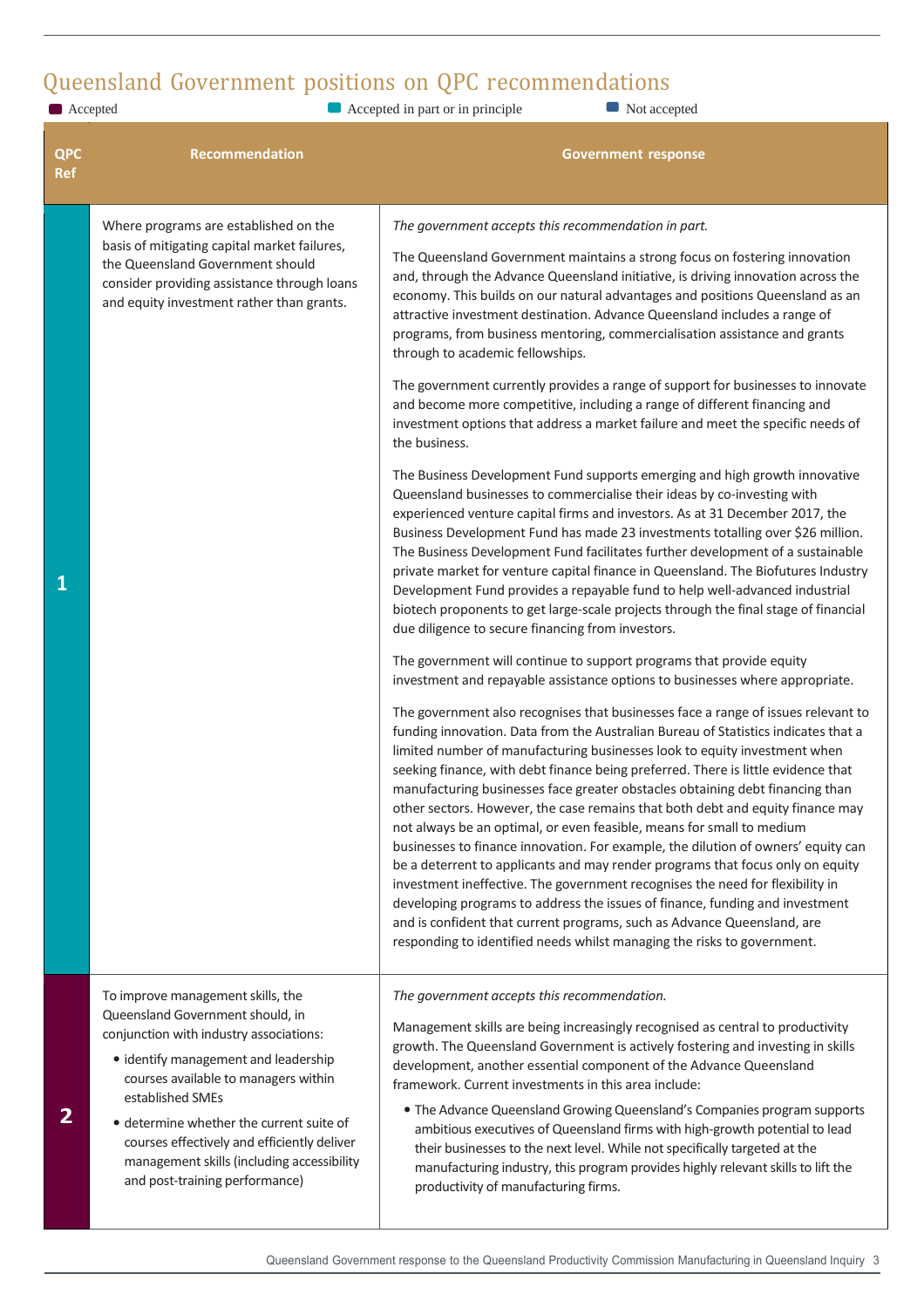The Queensland Government should redesign innovation commercialisation programs to incentivise all businesses and universities to collaborate on commercialisation, rather than targeting business sizes, models, technologies, sectors or science priorities.

The Department of Science, Information Technology and Innovation should, in conjunction with industry associations, develop and provide information and case study resources on intellectual property and commercialisation to Queensland businesses, including for traditionally lower technology industries.

- Under the Advancing Small Business Queensland Strategy 2016-20, the Office of Small Business delivers a wide range of programs and services to help small business to start, grow and employ. Support provided includes grant programs, mentoring, engagement activities, and tailored information to equip business owners and operators with the tools and skills to succeed.
- Mentoring for Growth is an example of practical support for businesses to enhance management skills by matching eligible businesses with business experts who provide insights, options and suggestions relating to business challenges and opportunities.

Queensland manufacturers can access information on these programs through Business Queensland, the government's dedicated website for business and industry. Business Queensland acts as a single destination for business owners and operators to access the wide range of government services and support available. Business Queensland currently captures over 1600 services from 15 Queensland Government departments, and has been used by more than 3.5 million customers in 2017-18 (as at 8 February 2018).

The government will facilitate access for the manufacturing industry to a consolidated online information resource to be able to access management, mentoring and leadership courses provided by government or through private registered education and training providers. This resource will be made available through the Business Queensland website.

The government, through consultation with manufacturers and the manufacturing advisory group, will get feedback on the effectiveness of management and leadership training and mentoring programs and critical industry and expert advice on the needs of manufacturing businesses. This will be used to inform the training providers of industry needs and ensure the training offering is meeting the needs of industry.

*The government accepts this recommendation in part.* 

Collaboration between researchers and industry is a key aspect of a successful innovation system, and is one of the primary objectives of a number of the programs delivered under the Advance Queensland initiative. For example, the Innovation Partnerships program has supported research organisations to undertake collaborative research and development projects with industry, small and medium enterprises (SMEs), and other organisations to address significant issues and problems identified by the end user. Research investment priorities are informed by the Advance Queensland 10-Year Industry Roadmaps which are developed in close consultation with industry and other stakeholders, and the Queensland science and research priorities.

The Queensland Government supports research efforts that leverage competitive advantages, target industries of strategic importance or global growth potential, and ensure ongoing research activities that address major (local and global) economic, social and environmental challenges. Targeting various features such as business size, models, technologies, sectors or science priorities delivers on priorities of the Queensland Government.

There also exists a clear need to maintain flexibility in the design and delivery of innovation programs moving forward, including those that seek to achieve commercialisation objectives. For example, the needs of start-ups vary dramatically from those of SMEs and programs need to be targeted to reflect both the size and growth trajectory of applicants. The government's experience is that programs that seek to deliver specific interventions relevant to specific businesses in particular sectors are more likely to be effective.

The Department of Innovation, Tourism Industry Development and the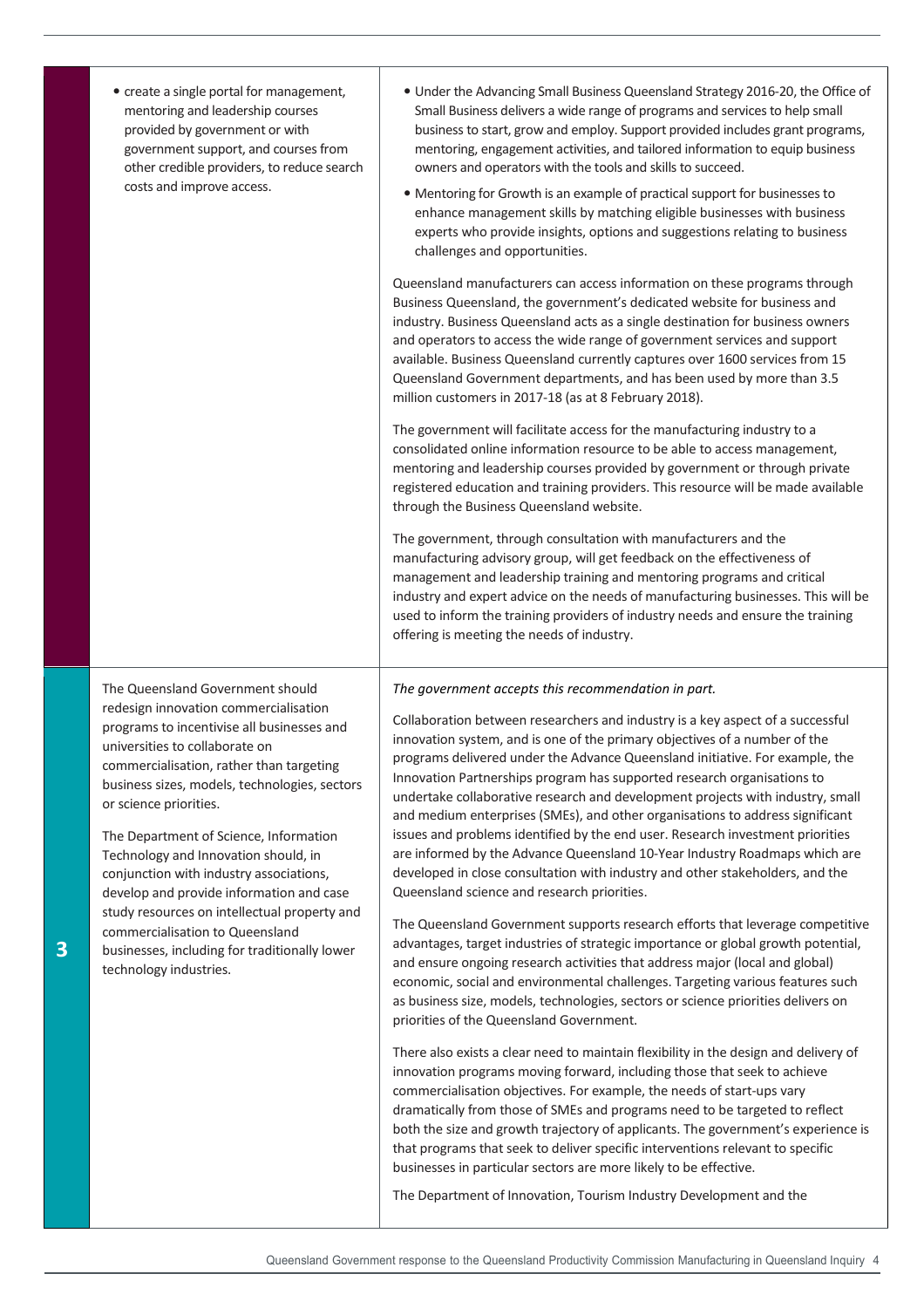|   |                                                                                                                                                                                                                                                                                                                                                                                                                                                                                                                                                                                                                                                                                                                                                                                                                                                                                                     | Commonwealth Games (DITID) actively collects and shares stories and case<br>studies of local businesses successfully innovating in Queensland.<br>These businesses cover a broad spectrum in terms of the level and sophistication<br>of technology used. DITID also administers programs that offer individualised<br>business support on topics such as intellectual property (IP) and<br>commercialisation. Innovate Queensland offers workshops and webinars aimed<br>at attracting investment and winning customers. The My Innovation Advisor<br>offers individual sessions to assist Queensland businesses to prepare and<br>implement commercialisation activities. These programs complement the<br>Intellectual Property Info Kit, available through the Business Queensland website,<br>which provides information on effective IP management.<br>To ensure that relevant information on IP and commercialisation is available, the<br>government will continue to present case studies and information resources<br>online and where specific information gaps are identified, particularly for<br>traditionally lower tech industries, will work with relevant industry bodies to<br>develop these resources.                                                                                                                                                                                                                                                                                                                                                                                                                                                                                                                                                                                           |
|---|-----------------------------------------------------------------------------------------------------------------------------------------------------------------------------------------------------------------------------------------------------------------------------------------------------------------------------------------------------------------------------------------------------------------------------------------------------------------------------------------------------------------------------------------------------------------------------------------------------------------------------------------------------------------------------------------------------------------------------------------------------------------------------------------------------------------------------------------------------------------------------------------------------|----------------------------------------------------------------------------------------------------------------------------------------------------------------------------------------------------------------------------------------------------------------------------------------------------------------------------------------------------------------------------------------------------------------------------------------------------------------------------------------------------------------------------------------------------------------------------------------------------------------------------------------------------------------------------------------------------------------------------------------------------------------------------------------------------------------------------------------------------------------------------------------------------------------------------------------------------------------------------------------------------------------------------------------------------------------------------------------------------------------------------------------------------------------------------------------------------------------------------------------------------------------------------------------------------------------------------------------------------------------------------------------------------------------------------------------------------------------------------------------------------------------------------------------------------------------------------------------------------------------------------------------------------------------------------------------------------------------------------------------------------------------------------------------------------------------------|
| 4 | The Department of Science, Information<br>Technology and Innovation should<br>continue to collaborate with the Australian<br>Bureau of Statistics and request the<br>redesign and public release of state-based<br>business innovation data. This data should<br>include access to the Business Longitudinal<br>Analysis Data Environment and Business<br>Longitudinal Database and the Innovation<br>in Australian Business publication.                                                                                                                                                                                                                                                                                                                                                                                                                                                           | The government accepts this recommendation.<br>The Department of Innovation, Tourism Industry Development and<br>Commonwealth Games (DITID) is actively working with the Australian Bureau of<br>Statistics (ABS) and the Australian Government Department of Industry,<br>Innovation and Science to leverage the opportunities through the Business<br>Longitudinal Analysis Data Environment to support innovation policy and<br>facilitate evaluation activities.<br>The ABS ended the collection and release of state-based business innovation<br>data, through the Business Characteristics Survey, in 2010. DITID, along with<br>counterparts in other states, has and continues to advocate for the collection and<br>release of this data to support innovation policy and evaluation efforts.                                                                                                                                                                                                                                                                                                                                                                                                                                                                                                                                                                                                                                                                                                                                                                                                                                                                                                                                                                                                              |
| 5 | To improve the efficacy of innovation policy,<br>the Queensland Government should<br>consolidate its more than 50 innovation and<br>entrepreneurial programs and transparently<br>report on its innovation policy. The<br>consolidated set of programs should target<br>three key areas-beneficial knowledge<br>spillovers, access to information, and<br>coordination problems.<br>For each program, the Queensland<br>Government should publicly and<br>transparently:<br>· develop a clear program logic targeting<br>identified problems<br>· establish measurable objectives in<br>relation to mitigating or offsetting the<br>identified problems<br>• measure and monitor the program for<br>performance from commencement<br>• evaluate outcomes within three years<br>and regularly thereafter, balancing<br>precision with administrative and<br>compliance costs. This evaluation should | The government accepts this recommendation in principle.<br>The Queensland Government will ensure that Advance Queensland continues to<br>operate within the comprehensive governance arrangements in place for the<br>program. The government is investing more than half a billion dollars through<br>Advance Queensland to grow the economy and drive jobs growth through<br>innovation. Co-designed with industry and based on local and international<br>evidence of what works, Advance Queensland takes a systems approach to<br>fostering innovation throughout the economy. This approach involves 'small bets'<br>to support Queensland's innovation system and includes ongoing monitoring to<br>assess the impact and further target future investment.<br>Advance Queensland comprises over 70 programs and activities delivered by nine<br>government agencies. It has a strong policy framework, comprehensive<br>governance arrangements, well-established reporting arrangements and a<br>system-wide evaluation approach based on a broad evidence base. The scope of<br>the Advance Queensland initiative and composition of programs and activities<br>will change over time based on stakeholder feedback, the state of Queensland's<br>innovation ecosystem and the outcomes of evaluations.<br>The Advance Queensland evaluation approach, informed by work undertaken by<br>Deloitte Access Economics, includes the development of logic frameworks for key<br>elements of the initiative, including individual programs, groups of programs with<br>common objectives, and at the whole-of-initiative level. Evaluations are and will<br>continue to be conducted at these three levels and cover program design<br>(formative), implementation and delivery (process), outcomes and impact |
|   | cover: administration costs; whether the                                                                                                                                                                                                                                                                                                                                                                                                                                                                                                                                                                                                                                                                                                                                                                                                                                                            | (effectiveness) and value for money (efficiency). Prioritisation of evaluation                                                                                                                                                                                                                                                                                                                                                                                                                                                                                                                                                                                                                                                                                                                                                                                                                                                                                                                                                                                                                                                                                                                                                                                                                                                                                                                                                                                                                                                                                                                                                                                                                                                                                                                                       |

Queensland Government response to the Queensland Productivity Commission Manufacturing in Queensland Inquiry 5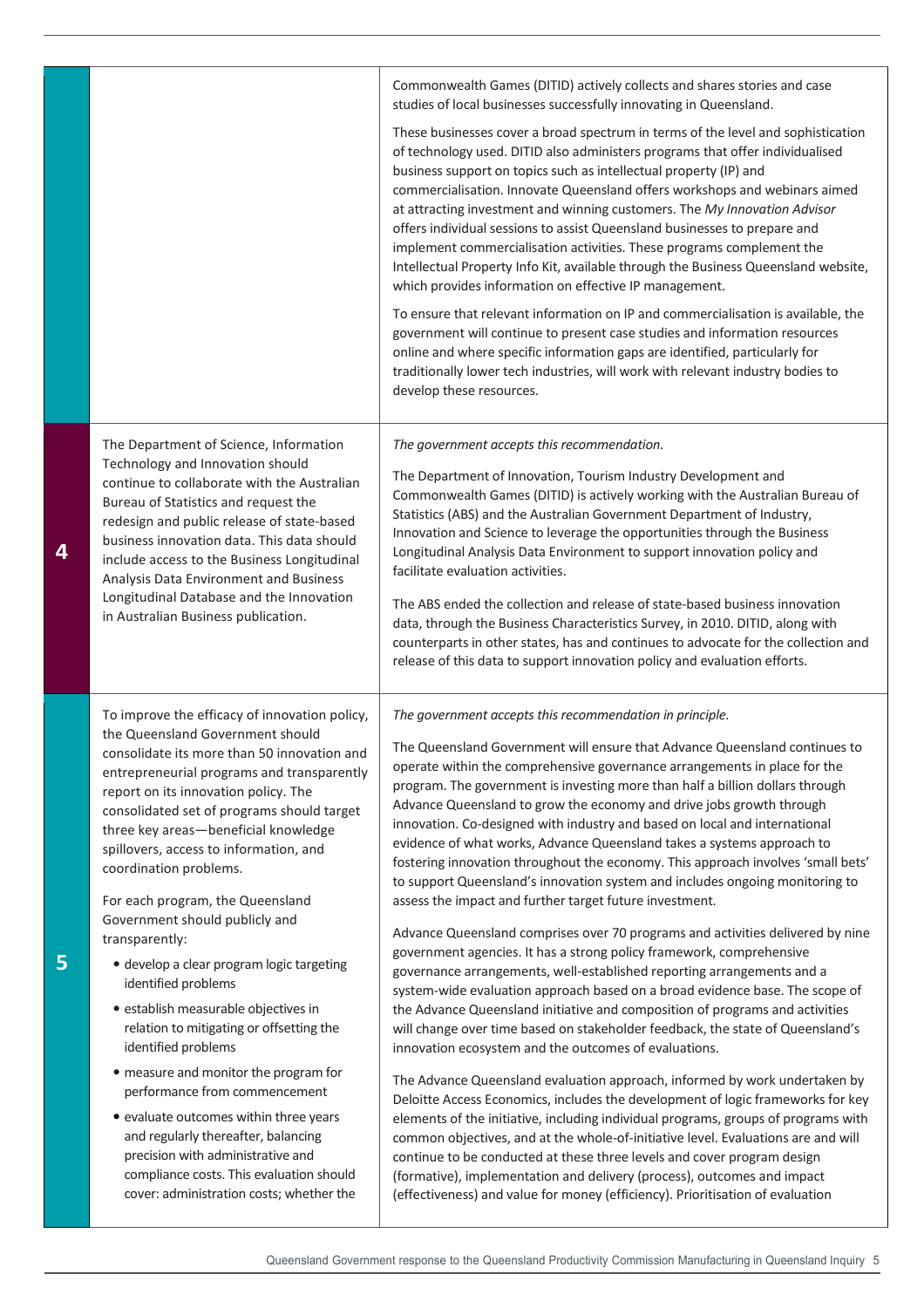| program achieved its objectives<br>(effectiveness); and whether the benefits<br>exceeded the costs (efficiency).                                                                                                                                                                                                                                                                                                                                                                                                                                                                                                                                                                                                                                                                                                                                                                                        | activity is based on risk and complexity. Large-scale reviews will be externally<br>conducted.<br>All Advance Queensland programs provide regular reports on a suite of key<br>implementation and program measures, including program status, budget,<br>innovators reached, innovators supported, funds leveraged and jobs supported.<br>The government agrees that regular evaluation is important to ensure that<br>programs are delivered efficiently and effectively. Information and program<br>accessibility and ease of use for stakeholders are a critical part of our regular<br>reviews and improvements to our programs to improve these objectives will be<br>implemented as they are identified. For example, the Mentoring for Growth<br>program was comprehensively reviewed in 2017 to ensure it continues to meet<br>the needs for small businesses. The review found the program is still relevant and<br>adds value, and there continues to be a strong demand for it in the small<br>business community.                                                                                                                                                                                                                                                                                                                                                                                                                                                                                                                                                                                                                                                                                                                                                                                                                                                                                                                                                                                                                                                                                                                                                                                                                                                                                                                                                                                                                                                                                                                                                                       |
|---------------------------------------------------------------------------------------------------------------------------------------------------------------------------------------------------------------------------------------------------------------------------------------------------------------------------------------------------------------------------------------------------------------------------------------------------------------------------------------------------------------------------------------------------------------------------------------------------------------------------------------------------------------------------------------------------------------------------------------------------------------------------------------------------------------------------------------------------------------------------------------------------------|-----------------------------------------------------------------------------------------------------------------------------------------------------------------------------------------------------------------------------------------------------------------------------------------------------------------------------------------------------------------------------------------------------------------------------------------------------------------------------------------------------------------------------------------------------------------------------------------------------------------------------------------------------------------------------------------------------------------------------------------------------------------------------------------------------------------------------------------------------------------------------------------------------------------------------------------------------------------------------------------------------------------------------------------------------------------------------------------------------------------------------------------------------------------------------------------------------------------------------------------------------------------------------------------------------------------------------------------------------------------------------------------------------------------------------------------------------------------------------------------------------------------------------------------------------------------------------------------------------------------------------------------------------------------------------------------------------------------------------------------------------------------------------------------------------------------------------------------------------------------------------------------------------------------------------------------------------------------------------------------------------------------------------------------------------------------------------------------------------------------------------------------------------------------------------------------------------------------------------------------------------------------------------------------------------------------------------------------------------------------------------------------------------------------------------------------------------------------------------------------------------------------------------------------------------------------------------------------------------|
| To better serve manufacturing firms,<br>students and the wider economy, the<br>Queensland Government should continue<br>to reform and develop the VET framework,<br>with a focus on the effectiveness and<br>efficiency of the VET sector. The<br>Queensland Government should:<br>• finalise its strategy for vocational<br>education and training in Queensland<br>(Advancing skills for the future), having<br>regard to issues raised in response to the<br>consultation draft<br>• implement the Queensland VET Quality<br>Framework-and measure and report<br>results<br>• ensure the regulatory and funding<br>system:<br>accommodates changing firm and<br>O<br>worker needs, choice and thin<br>markets<br>establishes the right incentives for<br>$\circ$<br>providers-including public and<br>private sector providers-to provide<br>relevant training in an effective and<br>efficient way. | The government accepts this recommendation.<br>This recommendation aligns with existing Queensland Government priorities and<br>actions related to assuring an effective and responsive vocational education and<br>training (VET) investment framework that meets Queensland's industry skills<br>needs.<br>Consultation on the Advancing Skills for the Future draft strategy in 2017<br>confirmed that stakeholders were generally supportive of VET arrangements in<br>Queensland, but there were opportunities to make these more responsive and<br>easier to navigate. Input from the consultation is helping shape program design<br>and consumer information and support initiatives.<br>The 2017-18 Annual VET Investment Plan (the Plan) outlines the government's<br>investment in a number of training programs and initiatives that support<br>participation in skills training across a broad range of industries, including<br>manufacturing. The majority of publicly funded VET investment is managed<br>through fully contestable and demand-driven funding arrangements that support<br>responsiveness to a sector's skills needs. Key features include:<br>• investment targeted to qualifications that provide a pathway to employment;<br>• a network of registered training organisations (RTOs) pre-approved as pre-<br>qualified suppliers (PQS) to deliver eligible training and assessment services;<br>• greater choice for individuals and/or employers to select the course and PQS<br>that best meets their needs in terms of delivery strategy, value for money, and<br>employment outcomes; and<br>• published subsidy levels for all subsidised qualifications and skill sets reflecting<br>the level of government contribution toward the cost of training.<br>The Queensland VET Quality Framework was introduced in May 2017 as part of<br>the Queensland Government's commitment to achieving quality outcomes from<br>the state's investment in VET. The framework outlines the government's<br>approach to oversight of publicly-funded vocational training, detailing the<br>integrated measures that work to build confidence in the VET system and<br>investment in skilling strategies. The framework details measures across five key<br>areas:<br>. Program design - determining state policy and investment in training, and<br>maintaining purchasing arrangements for state government-funded training<br>focused on meeting the skilling needs of Queensland;<br>• Supplier entry requirements - setting the standards for entry by RTOs seeking |
|                                                                                                                                                                                                                                                                                                                                                                                                                                                                                                                                                                                                                                                                                                                                                                                                                                                                                                         | to be pre-approved to deliver subsidised training and assessment services as<br>PQS in Queensland;                                                                                                                                                                                                                                                                                                                                                                                                                                                                                                                                                                                                                                                                                                                                                                                                                                                                                                                                                                                                                                                                                                                                                                                                                                                                                                                                                                                                                                                                                                                                                                                                                                                                                                                                                                                                                                                                                                                                                                                                                                                                                                                                                                                                                                                                                                                                                                                                                                                                                                  |

**6**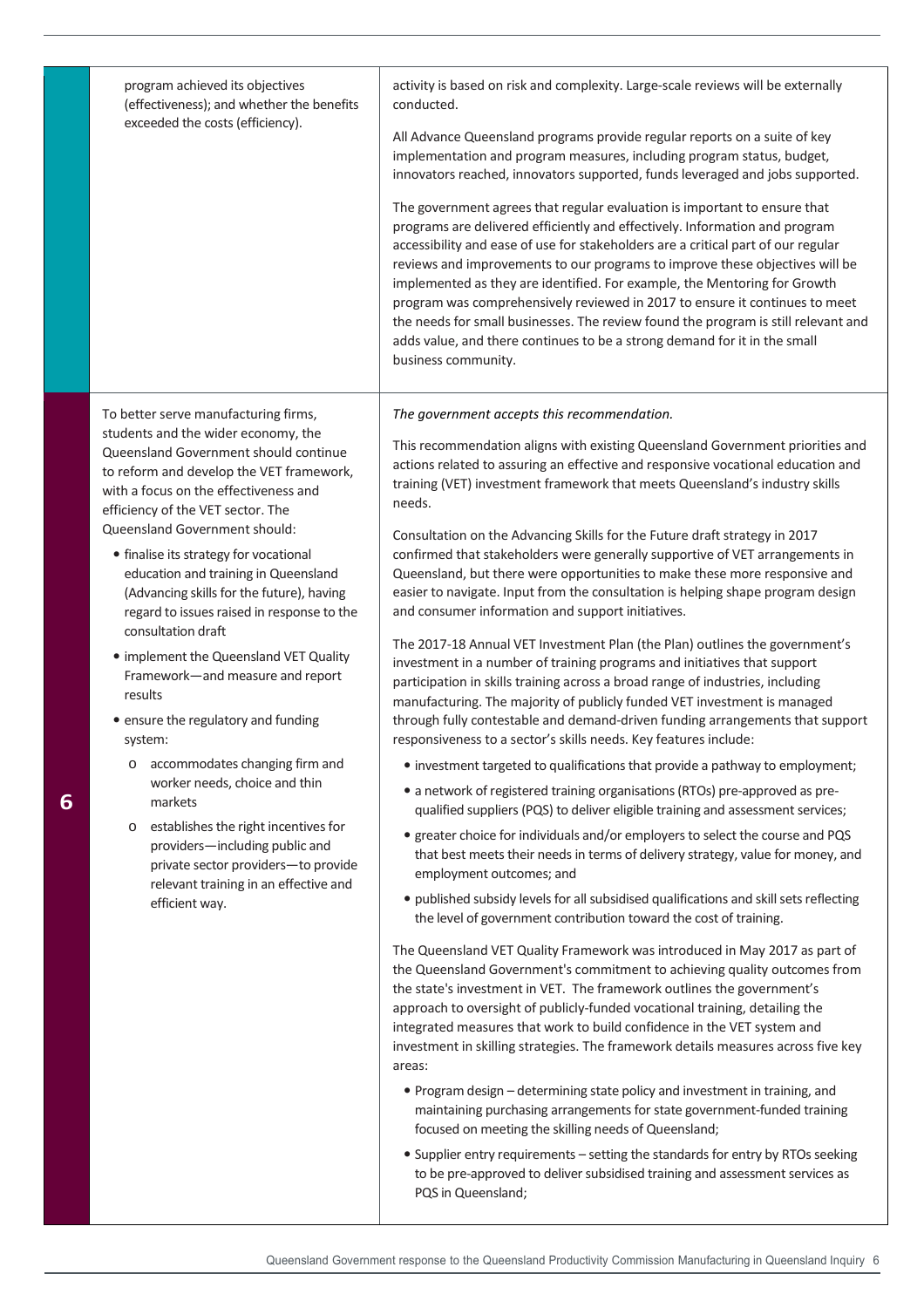|   |                                                                                                                              | • Information and support - providing information to assist students and<br>employers to make informed decisions regarding study options and training<br>providers to best meet their needs, and assist PQS to comply with their<br>contractual obligations;<br>• Market performance and oversight - maintaining an ongoing role to monitor                                                                                                                                                                                                                                                                                                                                                                                                  |
|---|------------------------------------------------------------------------------------------------------------------------------|----------------------------------------------------------------------------------------------------------------------------------------------------------------------------------------------------------------------------------------------------------------------------------------------------------------------------------------------------------------------------------------------------------------------------------------------------------------------------------------------------------------------------------------------------------------------------------------------------------------------------------------------------------------------------------------------------------------------------------------------|
|   |                                                                                                                              | the effectiveness of program policy measures that have a positive impact<br>towards meeting the skilling needs of Queensland; and                                                                                                                                                                                                                                                                                                                                                                                                                                                                                                                                                                                                            |
|   |                                                                                                                              | • Compliance - risk-based approach focused on PQS contract compliance to<br>monitor, assess and respond to the integrity of PQS performance.                                                                                                                                                                                                                                                                                                                                                                                                                                                                                                                                                                                                 |
|   |                                                                                                                              | Elevating the perception of the Queensland VET sector as a quality training<br>pathway is a priority for the government. To achieve this, the Department of<br>Employment, Small Business and Training will work in partnership with national<br>jurisdictions and industry to deliver a consumer-focused strategy that celebrates<br>the sector's success, promotes the benefits of VET and delivers informed and<br>savvy VET consumers and their influencers. The government also recognises<br>there are a significant number of quality RTOs operating in Queensland, and is<br>working to support these RTOs to grow their businesses and provide training<br>opportunities for Queenslanders through longer-term training agreements. |
|   |                                                                                                                              | Under the Queensland Advanced Manufacturing 10-Year Roadmap and Action<br>Plan, Jobs Queensland is working in consultation with industry to develop a Skills,<br>Training and Workforce Development Strategy. The strategy objectives are to<br>provide a comprehensive skills analysis of the manufacturing sector, and will<br>advise government on current and future skills and training needs, training<br>approaches, workforce planning and development issues as well as apprentice<br>and traineeship programs.                                                                                                                                                                                                                     |
|   |                                                                                                                              |                                                                                                                                                                                                                                                                                                                                                                                                                                                                                                                                                                                                                                                                                                                                              |
|   | As a priority under the Queensland VET                                                                                       | The government accepts this recommendation.                                                                                                                                                                                                                                                                                                                                                                                                                                                                                                                                                                                                                                                                                                  |
|   | Quality Framework, the Department of<br>Education and Training should implement a<br>VET funding model based on government   | This recommendation is consistent with Queensland's vocational education and<br>training (VET) investment model and current activity.                                                                                                                                                                                                                                                                                                                                                                                                                                                                                                                                                                                                        |
|   | subsidy levels that:<br>• reflect the spillover benefits from VET to<br>create the right price signals for an                | The Annual VET Investment Plan (the Plan) is designed to maximise the benefits<br>of government investment and ensure that training delivers growth in<br>employment and productivity. Subsidy levels (government contribution) are                                                                                                                                                                                                                                                                                                                                                                                                                                                                                                          |
|   | efficient and responsive VET sector<br>• provide the right level of support for<br>training with a high proportion of public | informed by the relative priority of the qualification, with qualifications identified<br>as a skills priority subsidised at higher rates, providing price signals to prospective<br>students to encourage the uptake of higher priority courses. The Plan also                                                                                                                                                                                                                                                                                                                                                                                                                                                                              |
|   | benefits and minimise incentives to<br>provide/undertake training that has low<br>or negative returns                        | incorporates:<br>• the key principle of co-contribution to the cost of training, in recognition that<br>the benefits of training are shared between individuals, industry and the                                                                                                                                                                                                                                                                                                                                                                                                                                                                                                                                                            |
| 7 | • remove barriers to upskilling and<br>retraining and choice of program and<br>delivery modes                                | broader community;<br>• ongoing industry engagement, through a variety of formal and informal<br>mechanisms, to guide the identification of training priorities within the Plan;                                                                                                                                                                                                                                                                                                                                                                                                                                                                                                                                                             |
|   | • transparently provide for equity-related<br>matters, including for high-needs learners                                     | and<br>· advice provided by Jobs Queensland through research and workforce planning                                                                                                                                                                                                                                                                                                                                                                                                                                                                                                                                                                                                                                                          |
|   | and access for rural or regional<br>participants.                                                                            | projects to inform future priorities under the Plan.<br>To increase participation levels and remove potential barriers for priority student<br>cohorts, the Plan includes:                                                                                                                                                                                                                                                                                                                                                                                                                                                                                                                                                                   |
|   |                                                                                                                              | • higher concessional subsidies to enable lower fees and increased training<br>support;                                                                                                                                                                                                                                                                                                                                                                                                                                                                                                                                                                                                                                                      |
|   |                                                                                                                              | • access to flexible supported training pathways through foundation skills training<br>and lower-level vocational qualifications if needed (this training can be<br>delivered fee-free for concessional students);                                                                                                                                                                                                                                                                                                                                                                                                                                                                                                                           |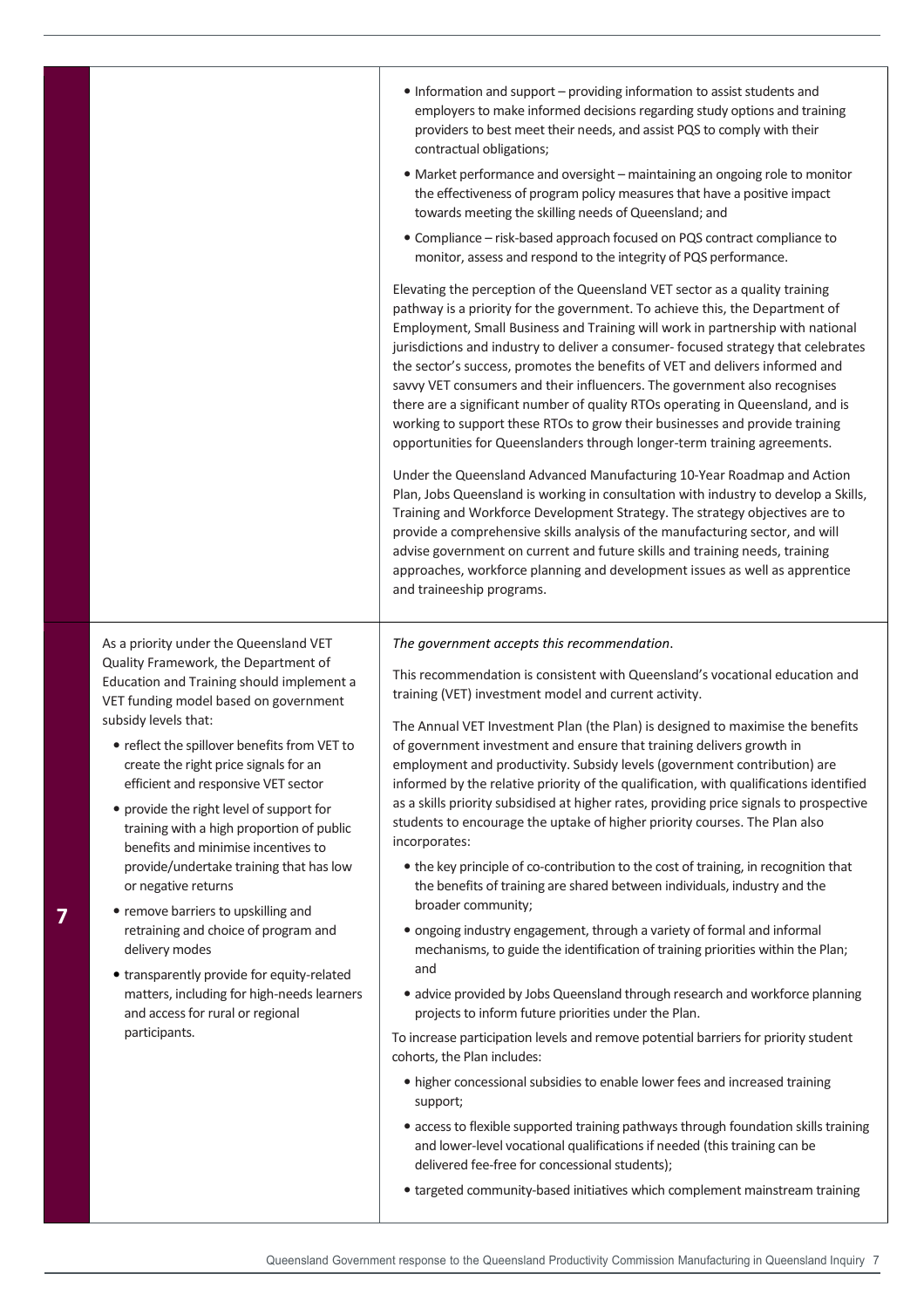|                                                                                                                                                                                                                                                         | by providing additional tailored support and assistance for learners to achieve<br>qualification and employment outcomes, such as Skilling Queenslanders for<br>Work;                                                                                                                                                                                                                                                                                                                                                                                                  |
|---------------------------------------------------------------------------------------------------------------------------------------------------------------------------------------------------------------------------------------------------------|------------------------------------------------------------------------------------------------------------------------------------------------------------------------------------------------------------------------------------------------------------------------------------------------------------------------------------------------------------------------------------------------------------------------------------------------------------------------------------------------------------------------------------------------------------------------|
|                                                                                                                                                                                                                                                         | • various programs and initiatives which provide 'second chance' training<br>opportunities for Queenslanders who need new or updated skills for<br>employment;                                                                                                                                                                                                                                                                                                                                                                                                         |
|                                                                                                                                                                                                                                                         | • the requirement for pre-qualified suppliers to implement inclusive practices to<br>support student participation and learning outcomes, consistent with<br>Queensland's Inclusive Learning Framework - Inclusive Learning: A way<br>forward; and                                                                                                                                                                                                                                                                                                                     |
|                                                                                                                                                                                                                                                         | · location loadings, in addition to the government subsidy, to support training<br>delivery into country, regional and remote areas of Queensland.                                                                                                                                                                                                                                                                                                                                                                                                                     |
|                                                                                                                                                                                                                                                         | The Queensland Government is reviewing the methodology used to establish<br>subsidies to ensure the subsidy setting process reflects the base costs of<br>delivering quality training and supports achievement of government VET<br>outcomes through the Plan.                                                                                                                                                                                                                                                                                                         |
| To improve regulatory outcomes, the<br>Queensland Government should                                                                                                                                                                                     | The government accepts this recommendation in principle                                                                                                                                                                                                                                                                                                                                                                                                                                                                                                                |
| commission stocktakes of the regulations<br>that affect:                                                                                                                                                                                                | The Queensland Government has established the Better Regulation Taskforce<br>(BRT), chaired by the Queensland Small Business Champion. The BRT is tasked                                                                                                                                                                                                                                                                                                                                                                                                               |
| · food manufacturers                                                                                                                                                                                                                                    | with reviewing at least three industry sectors each year and providing advice to<br>the government on improving the regulatory environment for small business, and                                                                                                                                                                                                                                                                                                                                                                                                     |
| • machinery and equipment manufacturers                                                                                                                                                                                                                 | reform initiatives to address the regulatory burden faced by small businesses.                                                                                                                                                                                                                                                                                                                                                                                                                                                                                         |
| · basic chemical and chemical products<br>manufacturers.                                                                                                                                                                                                | The BRT replaces the former Red Tape Reduction Advisory Council (RTRAC),<br>which in 2016, undertook a review of the small business regulatory environment                                                                                                                                                                                                                                                                                                                                                                                                             |
| The three stocktakes should be undertaken<br>sequentially by an independent body (such<br>as the Better Regulation Taskforce or the<br>Office of Best Practice Regulation) and<br>completed as soon as possible.                                        | of the agriculture (fruit growing), manufacturing (light metals), and hospitality<br>(café) sectors. The RTRAC Report 2016 on the findings of the review identified a<br>range of key areas requiring government attention, including regulatory<br>processes associated with taxation (both federal and state-based taxes);<br>employment and wage regulations; regulator engagement with businesses in the<br>sector; Workplace Health and Safety training requirements and risk assessments;                                                                        |
| The three stocktakes should identify priority<br>areas for reform that will contribute to<br>improved productivity for Queensland<br>manufacturers as well as the wider<br>Queensland economy. This includes areas<br>where there is the most scope to: | audit and inspection processes; land use zoning and planning regulation;<br>compliance with Australian manufacturing standards and codes; and product<br>testing, registration and reporting requirements. A copy of the RTRAC Report can<br>be found at https://www.ditid.qld.gov.au/small-business/better-regulation-<br>taskforce. The government supported 13 of the 14 recommendations in the<br>RTRAC report (and supported the remaining recommendation subject to further                                                                                      |
| • reduce unnecessary regulatory burden<br>and pursue regulatory objectives in more<br>efficient (least cost) ways                                                                                                                                       | investigation), and is continuing to progress a program of work and activities to<br>implement the agreed recommendations, and improve the business operating<br>and regulatory environments in the review industry sectors.                                                                                                                                                                                                                                                                                                                                           |
| • better coordinate action across<br>(Australian, state and local) governments<br>to reduce unnecessary overlaps.                                                                                                                                       | While the RTRAC findings relate to the review of the light metals sector, the<br>government considers most of the issues raised are also relevant to other sectors<br>within the manufacturing industry, with some also relevant more broadly to<br>small businesses across the economy.                                                                                                                                                                                                                                                                               |
|                                                                                                                                                                                                                                                         | The proposed regulation stocktakes require a very broad review of regulations<br>affecting three specific industry sectors involving complex and lengthy<br>investigations of the regulatory framework. To deliver the outcome sought from<br>this recommendation the government proposes to place regulatory reform as a<br>standing item on the manufacturing advisory group agenda. This will allow<br>regulatory reform priorities or emerging issues to be identified for consideration<br>by government and specific regulatory reform actions to be taken where |
|                                                                                                                                                                                                                                                         | appropriate. It will also link (via government) the BRT with the manufacturing<br>industry on current regulatory reform actions and future regulatory issues                                                                                                                                                                                                                                                                                                                                                                                                           |

**8**

identified.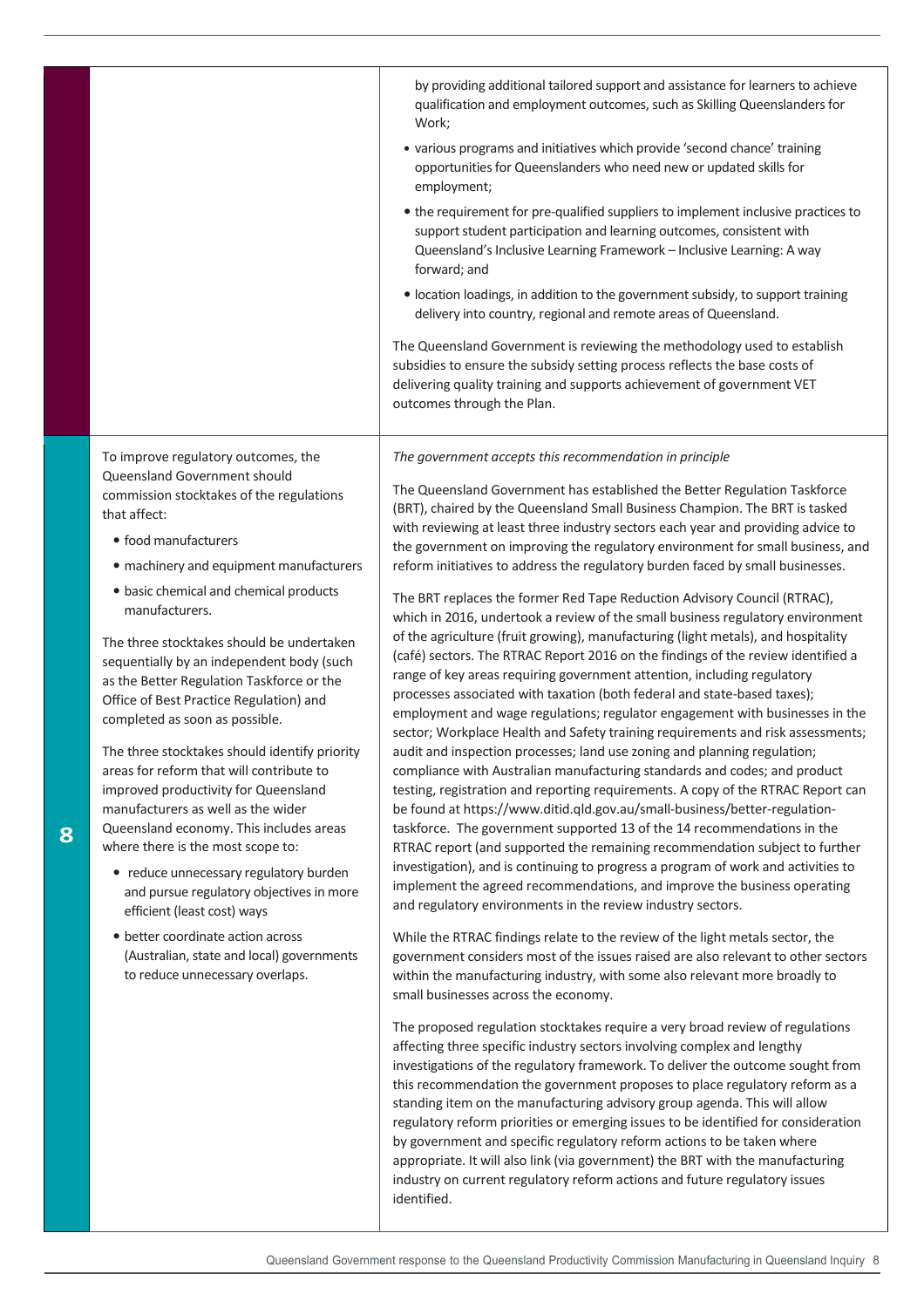| 9  | To assist in the development of future<br>structural adjustment policies, the<br>Queensland Government should establish a<br>longitudinal study of retrenched workers<br>who previously received assistance, to<br>identify those programs that have<br>successfully resulted in permanent re-<br>employment.                                                                                                                                                                                                                                                                                                                                                                                                                                                                                                                                                          | The government accepts this recommendation in principle.<br>The government is committed to ensuring structural adjustment policies and<br>schemes are delivering the best practical outcomes for displaced workers. The<br>North Stradbroke Island Workers Assistance Scheme has policies in place to<br>enable collection of data to undertake future analysis of the impact of the<br>scheme. The scheme is operational until May 2021.<br>The government proposes to incorporate formal data collection processes into<br>future worker transition support packages. Affected workers will be asked to<br>voluntarily participate and this information will be used to track the effectiveness<br>of the assistance over time.                                                                                                                                                                                                                                                                                                                                                                                                                                                                                                                                                                                                                                                                                                                                                                                                                                                                                                                                                                                                                                                                                                                                                                                                                                                                                                                                                                                                                                                                                                                                                                                                                                                                                                                                                                                                                                                                                                                                                                                                                                                                                                                                                                                                                                                                                                                                                                                                               |
|----|------------------------------------------------------------------------------------------------------------------------------------------------------------------------------------------------------------------------------------------------------------------------------------------------------------------------------------------------------------------------------------------------------------------------------------------------------------------------------------------------------------------------------------------------------------------------------------------------------------------------------------------------------------------------------------------------------------------------------------------------------------------------------------------------------------------------------------------------------------------------|-------------------------------------------------------------------------------------------------------------------------------------------------------------------------------------------------------------------------------------------------------------------------------------------------------------------------------------------------------------------------------------------------------------------------------------------------------------------------------------------------------------------------------------------------------------------------------------------------------------------------------------------------------------------------------------------------------------------------------------------------------------------------------------------------------------------------------------------------------------------------------------------------------------------------------------------------------------------------------------------------------------------------------------------------------------------------------------------------------------------------------------------------------------------------------------------------------------------------------------------------------------------------------------------------------------------------------------------------------------------------------------------------------------------------------------------------------------------------------------------------------------------------------------------------------------------------------------------------------------------------------------------------------------------------------------------------------------------------------------------------------------------------------------------------------------------------------------------------------------------------------------------------------------------------------------------------------------------------------------------------------------------------------------------------------------------------------------------------------------------------------------------------------------------------------------------------------------------------------------------------------------------------------------------------------------------------------------------------------------------------------------------------------------------------------------------------------------------------------------------------------------------------------------------------------------------------------------------------------------------------------------------------------------------------------------------------------------------------------------------------------------------------------------------------------------------------------------------------------------------------------------------------------------------------------------------------------------------------------------------------------------------------------------------------------------------------------------------------------------------------------------------------|
| 10 | To minimise the social and economic costs<br>associated with structural adjustment in the<br>manufacturing sector, the Queensland<br>Government should:<br>• provide early training assistance as<br>required where there are planned firm<br>closures<br>· remove regulatory barriers to labour<br>mobility across regions in Queensland,<br>particularly in relation to housing,<br>occupational/business licensing and<br>stamp duty, and consider, as part of any<br>structural adjustment package, providing<br>support for relocation in the form of a<br>one-off allowance and time-limited rental<br>assistance<br>• work with the Australian Manufacturing<br>Workers' Union and other key industry<br>stakeholders, including Jobs Queensland,<br>to identify employment opportunities for<br>older, low-skilled manufacturing workers<br>who are displaced. | The government accepts this recommendation in principle.<br>As part of the government's commitment to ensuring that workforce adjustment<br>and worker assistance programs are achieving the best possible outcomes, the<br>Department of Employment, Small Business and Training is responding to<br>structural adjustment issues through the Regional Skills Adjustment Strategy<br>(RSAS) initiative.<br>RSAS is a \$10 million two-year initiative supporting TAFE Queensland to increase<br>training opportunities in specific regions and industry sectors facing economic<br>uncertainty. RSAS will target mature-age workers that are at risk of being<br>displaced from traditional industries to gain the foundation, employability and<br>technical skills needed to transition to new employment and the jobs of the<br>future. RSAS will provide proactive support to workers in the manufacturing,<br>resources, infrastructure, food processing and agriculture sectors, and also<br>provide a regional response to workers displaced by significant company<br>closures.<br>Where the government is made aware of planned closures, comprehensive<br>packages have been developed to assist affected workers. A recent example is<br>the response to the planned closure of meat and poultry processors in south east<br>Queensland. However, in most circumstances closures are not advertised or<br>planned with businesses aiming to trade out of difficulty. It is more likely that the<br>closure of a business will only become clear once the business is at the wind-up<br>stage and appropriate worker transition support packages are tailored to meet<br>the specific needs of affected workers. Relevant unions and key industry<br>stakeholders are consulted in the design of assistance programs for retrenched<br>workers.<br>It is acknowledged that transfer duties have been identified as an impediment to<br>labour mobility at the margin. However, many factors will affect a decision to<br>move between regions (e.g. employment opportunities, living costs, social and<br>economic considerations). Transitional costs like stamp duties and moving costs<br>are unlikely to impede people who are strongly influenced to move by other<br>factors like employment opportunities or family reasons. The principal place of<br>residence transfer duty concession in Queensland is supportive of labour<br>mobility. The government is committed to increasing employment opportunities<br>across regional economies through initiatives such as the Jobs and Regional<br>Growth Fund, Advanced Queensland Industry Attraction Fund, the Connecting<br>with Asia Strategy and Works for Queensland program. Such initiatives<br>encourage greater economic participation of individuals and provide<br>employment opportunities that build on the region's competitive strengths to<br>manage economic transitions.<br>The government is committed to improving employment outcomes for all<br>Queenslanders, particularly those who face additional barriers to enter or remain<br>in the workforce. |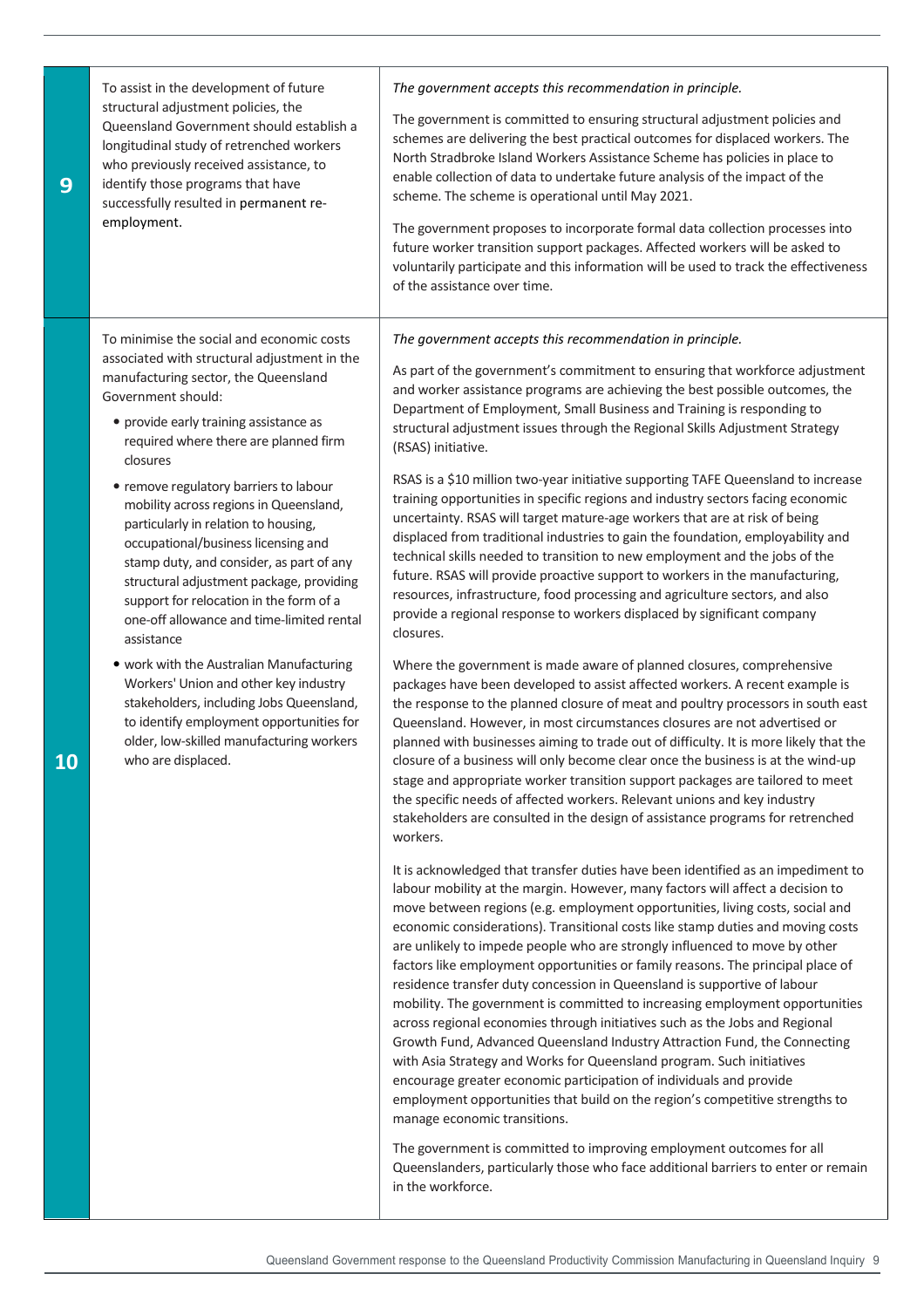|                                                                                                                                                                                                                                                                                                                                                                                                                                                                                                                                                                                                                                                                                                                                                                                                                                                                                                                                                                                                                                                    | The government recently announced a range of initiatives aimed at improving<br>employment outcomes for mature aged workers, including the Back to Work<br>Mature Aged Worker Boost payment of up to \$20,000 for eligible employers who<br>hire an eligible mature aged jobseeker between 1 January 2018 and 30 June<br>2018. Other initiatives include the appointment of a Mature Age Ambassador to<br>promote and advocate to employers the benefits of employing mature aged<br>workers and an awards program to recognise and showcase Queensland<br>businesses that demonstrate best practice in employing mature aged workers.                                                                                                                                                                                                                                                                                                                                                                                                                                                                                                                                                                                                                                                                                                                                                                                                                                                                                                                                                                                                                                                                                                                                                                                                                                                                                                                                                                                                                                                                                                                                                                                                                                                                                                                                                                                                                                                                                                                                                                                         |
|----------------------------------------------------------------------------------------------------------------------------------------------------------------------------------------------------------------------------------------------------------------------------------------------------------------------------------------------------------------------------------------------------------------------------------------------------------------------------------------------------------------------------------------------------------------------------------------------------------------------------------------------------------------------------------------------------------------------------------------------------------------------------------------------------------------------------------------------------------------------------------------------------------------------------------------------------------------------------------------------------------------------------------------------------|-------------------------------------------------------------------------------------------------------------------------------------------------------------------------------------------------------------------------------------------------------------------------------------------------------------------------------------------------------------------------------------------------------------------------------------------------------------------------------------------------------------------------------------------------------------------------------------------------------------------------------------------------------------------------------------------------------------------------------------------------------------------------------------------------------------------------------------------------------------------------------------------------------------------------------------------------------------------------------------------------------------------------------------------------------------------------------------------------------------------------------------------------------------------------------------------------------------------------------------------------------------------------------------------------------------------------------------------------------------------------------------------------------------------------------------------------------------------------------------------------------------------------------------------------------------------------------------------------------------------------------------------------------------------------------------------------------------------------------------------------------------------------------------------------------------------------------------------------------------------------------------------------------------------------------------------------------------------------------------------------------------------------------------------------------------------------------------------------------------------------------------------------------------------------------------------------------------------------------------------------------------------------------------------------------------------------------------------------------------------------------------------------------------------------------------------------------------------------------------------------------------------------------------------------------------------------------------------------------------------------------|
| To promote the long-term interest of<br>electricity consumers, the Queensland<br>Government should avoid policy or<br>regulatory changes that impede the<br>efficiency of the electricity market and place<br>upward pressure on energy prices. It should:<br>• complete and implement the Governance<br>Review and Improvement Project as a<br>priority, to develop policy and<br>governance arrangements that maximise<br>the efficiency of government-owned<br>electricity network corporations' capital<br>and operating expenditure<br>progress additional policy options to limit<br>any potential misuse of market power by<br>government-owned generators in the<br>wholesale electricity market, particularly<br>in relation to their rebidding strategies<br>· encourage manufacturers to pursue<br>demand management opportunities with<br>government-owned electricity network<br>corporations<br>• conclude its review of policy options to<br>improve value for electricity customers in<br>regional Queensland as soon as possible. | The government accepts this recommendation in principle.<br>The government believes in putting Queenslanders first and is using its public<br>assets to drive down electricity prices. The government's Powering Queensland<br>Plan (the Plan) invested \$1.16 billion to ensure affordable, secure and sustainable<br>energy supply for Queensland homes, businesses and industry.<br>The Plan also includes measures to put downward pressure on wholesale prices<br>and directly impact customer retail prices, including:<br>· directing Stanwell to alter its bidding strategy in October 2017, which will help<br>put as much downward pressure on wholesale electricity prices as possible<br>• returning Swanbank E gas-fired power station to service<br>The Plan is working, with forward wholesale prices in Queensland for the 2018<br>calendar year reducing 18 per cent since the announcement (as at January 2018).<br>Late last year the government also announced additional measures in the<br>Affordable Energy Plan to ensure Queenslanders' power bills are pegged to<br>average inflation over the next two years and to cut \$50 a year from bills.<br>This cost of living relief is only possible because Queensland owns its power<br>assets and has the unique ability to reinvest dividends to make electricity more<br>affordable, something other states that have sold off their generators, poles and<br>wires cannot do.<br>The Queensland Government will seek to avoid short-term policy or regulatory<br>changes that impede the efficiency of the electricity market and places upward<br>pressure on energy prices.<br>The government accepts that priority should be given to the Governance Review<br>and Improvement Project, noting that this work is already either underway or<br>complete as part of the government's strengthened shareholder oversight role.<br>A review of the governance arrangements for government-owned corporations<br>(GOCs) has been completed and improvements to the accountability framework<br>between shareholding ministers and the GOCs are being implemented in stages.<br>Currently, the following improvements have been implemented through the<br>GOCs:<br>• Shareholder mandates that clearly articulate the shareholders' expectations,<br>including those expectations about business efficiency and savings.<br>• Performance Agreements - The Statements of Corporate Intent, which are the<br>key performance agreements between boards and shareholding ministers,<br>reflect the shareholders' efficiency and savings expectations. |
|                                                                                                                                                                                                                                                                                                                                                                                                                                                                                                                                                                                                                                                                                                                                                                                                                                                                                                                                                                                                                                                    | Capital network expenditure is subject to the scrutiny of the Australian Energy<br>Regulator (AER) and business case review by Building Queensland, helping to<br>ensure the network GOCs are making the most efficient infrastructure decisions.<br>It is noted that rebidding in the market is covered by the National Electricity Rules<br>(NER). These rules are periodically reviewed to ensure efficient market outcomes.<br>The GOC generators bidding strategies have previously been reviewed by the AER                                                                                                                                                                                                                                                                                                                                                                                                                                                                                                                                                                                                                                                                                                                                                                                                                                                                                                                                                                                                                                                                                                                                                                                                                                                                                                                                                                                                                                                                                                                                                                                                                                                                                                                                                                                                                                                                                                                                                                                                                                                                                                             |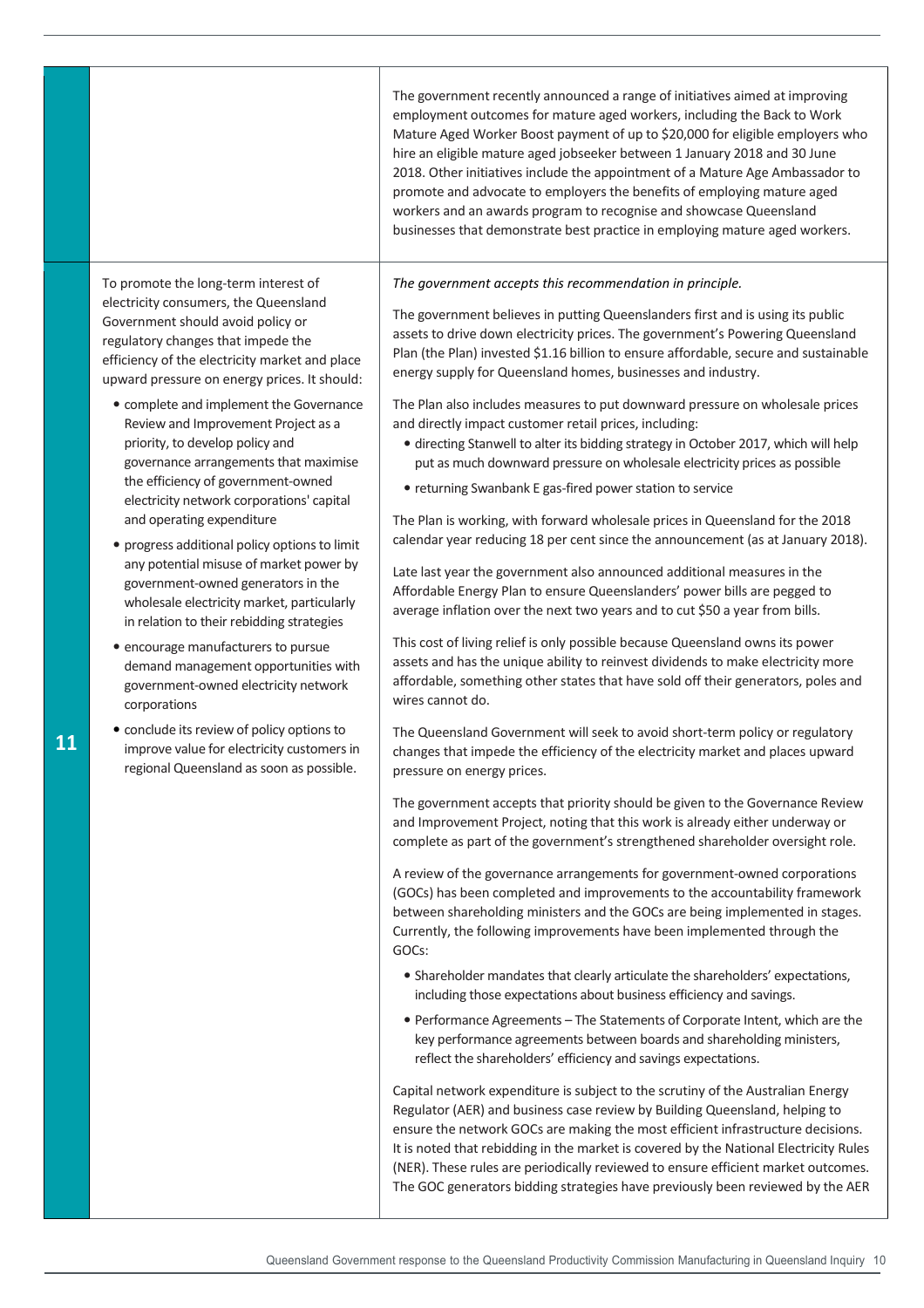|    |                                                                                                                                                                                                                                                                                                                                                                                                                                                                                   | and have been found to comply with the NER. The AER continues to monitor the<br>bidding behaviours.                                                                                                                                                                                                                                                                                                                                                                                                                                                                                                                                                                                                                                                                            |
|----|-----------------------------------------------------------------------------------------------------------------------------------------------------------------------------------------------------------------------------------------------------------------------------------------------------------------------------------------------------------------------------------------------------------------------------------------------------------------------------------|--------------------------------------------------------------------------------------------------------------------------------------------------------------------------------------------------------------------------------------------------------------------------------------------------------------------------------------------------------------------------------------------------------------------------------------------------------------------------------------------------------------------------------------------------------------------------------------------------------------------------------------------------------------------------------------------------------------------------------------------------------------------------------|
|    |                                                                                                                                                                                                                                                                                                                                                                                                                                                                                   | The business sector (excluding electricity supply and transport) accounts for over<br>40% of state net energy consumption, with manufacturing comprising 21.6%. The<br>government has allocated \$16 million to 2020 for the Large Customer<br>Adjustment Program to provide free energy audits and co-contribution for<br>energy efficiency upgrades (up to 50%) for 40 large business customers, including<br>some manufacturing businesses.                                                                                                                                                                                                                                                                                                                                 |
|    |                                                                                                                                                                                                                                                                                                                                                                                                                                                                                   | The government agrees that improving access to demand management actions<br>has the potential to reduce business energy consumption and costs as well as<br>reduce pressure on the energy network. Manufacturing has been identified as a<br>key sector in the development of both short-term and long-term actions in the<br>Demand Management and Energy Efficiency Strategy under the Plan. The<br>benefits arising from this strategy will be focused in regional Queensland, where<br>many of the manufacturing businesses are located.                                                                                                                                                                                                                                   |
|    |                                                                                                                                                                                                                                                                                                                                                                                                                                                                                   | The government is currently reviewing policy options for improved value for<br>electricity customers in regional Queensland, noting that the work is well<br>advanced. The government agrees the review be completed as soon as<br>practicable.                                                                                                                                                                                                                                                                                                                                                                                                                                                                                                                                |
|    | To remove gas supply barriers while                                                                                                                                                                                                                                                                                                                                                                                                                                               | The government accepts this recommendation.                                                                                                                                                                                                                                                                                                                                                                                                                                                                                                                                                                                                                                                                                                                                    |
|    | balancing the needs of landholders and<br>environmental safeguards, the Queensland<br>Government should structure its Gas Action                                                                                                                                                                                                                                                                                                                                                  | To reduce the costs and impediments to gas exploration and development the<br>Queensland Government is:                                                                                                                                                                                                                                                                                                                                                                                                                                                                                                                                                                                                                                                                        |
|    | Plan to:<br>• reduce the costs and impediments to gas<br>exploration and development through,<br>for example, measures to improve land<br>release and tenure management, and<br>cooperation between different mineral<br>and energy regulators<br>• improve processes to resolve land-use<br>conflicts arising from gas activities<br>(including through providing better<br>information and fair compensation to<br>landholders and an evidence-based<br>approach to regulation) | • facilitating the exploration and development of new gas fields and has already<br>released 453 square kilometres of land for gas production on the condition that<br>the gas can only be sold in Australia. In addition, a further 6000 square<br>kilometres of land is in the process of being released for exploration with the<br>same condition.                                                                                                                                                                                                                                                                                                                                                                                                                         |
|    |                                                                                                                                                                                                                                                                                                                                                                                                                                                                                   | • streamlining assessment processes and investigating statutory timeframes for<br>approvals associated with exploration and production tenures, wherever<br>possible, under the Petroleum and Safety (Production and Safety) Act 2004.                                                                                                                                                                                                                                                                                                                                                                                                                                                                                                                                         |
|    |                                                                                                                                                                                                                                                                                                                                                                                                                                                                                   | • the 2017-18 annual exploration program will include brownfield and greenfield<br>areas, and align to the Queensland Government's focus on the strategic                                                                                                                                                                                                                                                                                                                                                                                                                                                                                                                                                                                                                      |
|    |                                                                                                                                                                                                                                                                                                                                                                                                                                                                                   | development of state resources. Queensland's annual exploration program<br>provides a schedule of competitive tenders for the year ahead. Certainty assists<br>explorers to make investment decisions.                                                                                                                                                                                                                                                                                                                                                                                                                                                                                                                                                                         |
| 12 | • increase transparency to improve<br>market efficiency, through measures                                                                                                                                                                                                                                                                                                                                                                                                         | . working closely with the Australian Government to further unlock Queensland<br>gas resources.                                                                                                                                                                                                                                                                                                                                                                                                                                                                                                                                                                                                                                                                                |
|    | such as reporting on sector-wide<br>performance and regulatory compliance.                                                                                                                                                                                                                                                                                                                                                                                                        | Establishing improved cooperation between energy and mineral regulators could<br>lead to greater efficiencies across the gas supply chain by ensuring that decisions<br>related to upstream development are complementary to objectives for the<br>broader energy sector, for example, in relation to tenure releases or<br>infrastructure development. Through creation of the new Natural Resources,<br>Mines and Energy department, policy making in these areas can be better<br>co-ordinated. The government is also committed to re-introducing an annual gas<br>market review that includes modelling and analysis of a range of factors including<br>gas demand, gas pricing, gas reserves, gas supply and transmission and an<br>assessment of current market issues. |
|    |                                                                                                                                                                                                                                                                                                                                                                                                                                                                                   | To improve processes to resolve land-use conflicts arising from gas activities the<br>Queensland Government will establish the Office of the Land Access<br>Ombudsman. The office is expected to be operational in 2018 and will be an<br>independent body that will add to Queensland's comprehensive framework for                                                                                                                                                                                                                                                                                                                                                                                                                                                           |

managing resource development and resolving land access related disputes.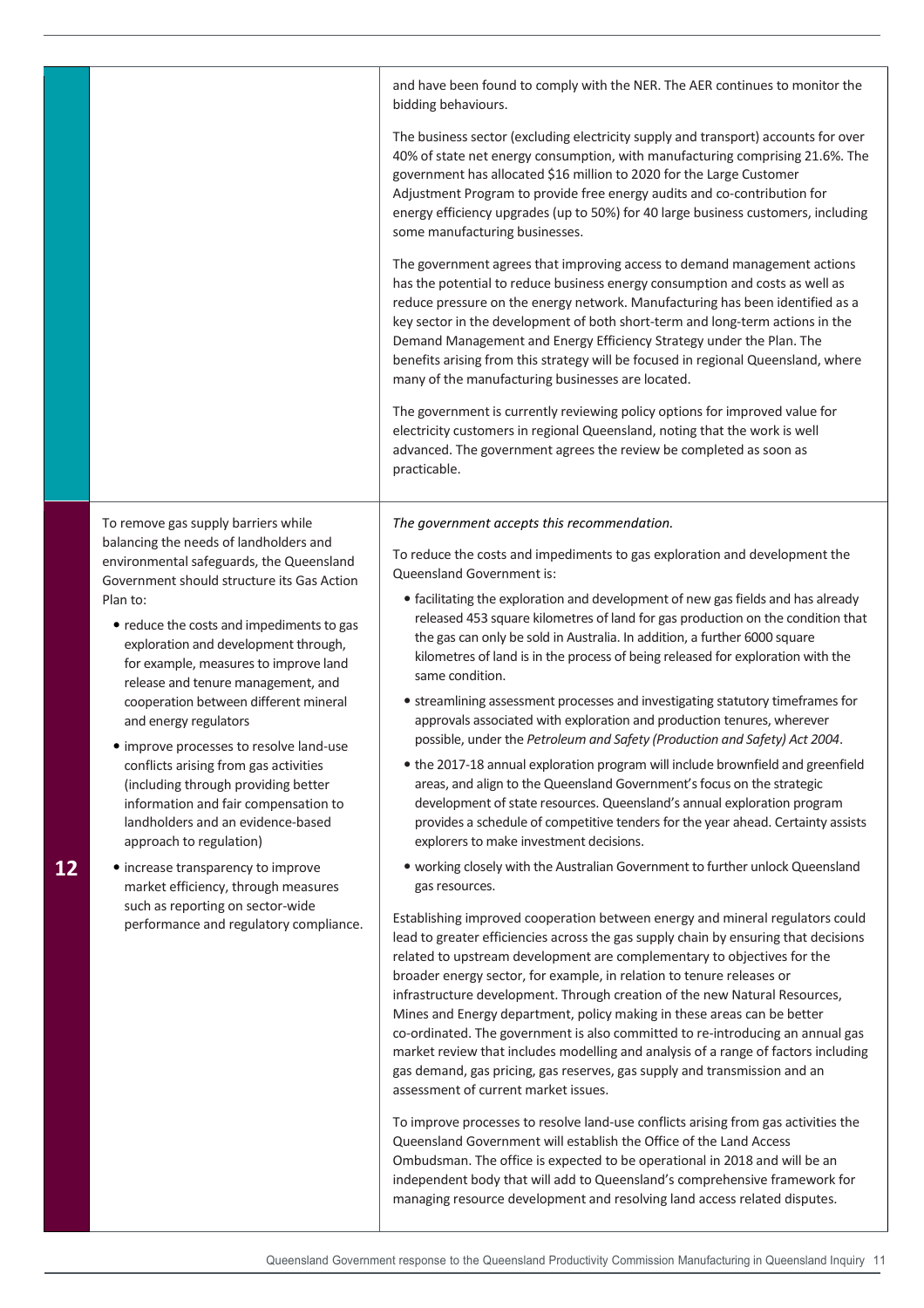|    |                                                                                                                                                                                                                                                                                                                                                                                                                                                                                                                                                                                                                                                                                                                                                                                                                                                                                                                                                                                                                                        | To increase transparency to improve market efficiency, through measures such<br>as reporting on sector-wide performance and regulatory compliance, the<br>Queensland Government will support the delivery of the Gas Market Reform<br>Package that was agreed in August 2016 through the Council of Australian<br>Governments (COAG) Energy Council. These reforms will improve gas market<br>transparency through:<br>• a new information disclosure and commercial arbitration framework for<br>unregulated pipelines took effect on 1 August 2017. Operators of all affected<br>pipelines will publish the first year of financial information by 31 October 2018.<br>• Setting the Terms of Reference for the Australian Energy Market Commission<br>biennial review on the growth in liquidity in wholesale gas and pipeline capacity<br>trading markets, which will clarify the effectiveness of the COAG Reform<br>Package and the need for any further reforms. The 2018 reporting will set a<br>baseline for assessing market progress in further biennial reports.<br>Enhanced transparency is also supported by the Australian Competition &<br>Consumer Commission (ACCC) gas inquiry to improve the information on the gas<br>market. From 2017-2020, regular ACCC reporting on the supply, demand and<br>pricing dynamics of Australia's natural gas and gas transportation services is<br>supporting more informed market decisions.                                                                                                                                                                                                                                                                                                                                                                                                                                                                                                                                                                                                                                                                                                                                                                                                                                                                                                                                                                                                                                                                                                  |
|----|----------------------------------------------------------------------------------------------------------------------------------------------------------------------------------------------------------------------------------------------------------------------------------------------------------------------------------------------------------------------------------------------------------------------------------------------------------------------------------------------------------------------------------------------------------------------------------------------------------------------------------------------------------------------------------------------------------------------------------------------------------------------------------------------------------------------------------------------------------------------------------------------------------------------------------------------------------------------------------------------------------------------------------------|------------------------------------------------------------------------------------------------------------------------------------------------------------------------------------------------------------------------------------------------------------------------------------------------------------------------------------------------------------------------------------------------------------------------------------------------------------------------------------------------------------------------------------------------------------------------------------------------------------------------------------------------------------------------------------------------------------------------------------------------------------------------------------------------------------------------------------------------------------------------------------------------------------------------------------------------------------------------------------------------------------------------------------------------------------------------------------------------------------------------------------------------------------------------------------------------------------------------------------------------------------------------------------------------------------------------------------------------------------------------------------------------------------------------------------------------------------------------------------------------------------------------------------------------------------------------------------------------------------------------------------------------------------------------------------------------------------------------------------------------------------------------------------------------------------------------------------------------------------------------------------------------------------------------------------------------------------------------------------------------------------------------------------------------------------------------------------------------------------------------------------------------------------------------------------------------------------------------------------------------------------------------------------------------------------------------------------------------------------------------------------------------------------------------------------------------------------------------------------------------------------------------------------------------------|
| 13 | Procurement policy should deliver the best<br>price-quality outcome for the Queensland<br>community. In implementing the<br>Queensland Procurement Policy 2017, the<br>Queensland Government should:<br>• remove impediments to local firms<br>participating in procurement by:<br>simplifying tendering requirements<br>$\circ$<br>improving public sector procurement<br>$\circ$<br>capability<br>publishing a pipeline of supply<br>$\circ$<br>opportunities<br>· developing guidelines for implementing<br>the local benefits test that provide<br>practical advice about how it will be used<br>to apply the value for money principle<br>• clarifying the definitions of 'local' and<br>'significant' and provide training to<br>procurement agencies about the new<br>framework<br>• seeking to minimise inconsistencies<br>between the policy and the Australia -<br>New Zealand Government Procurement<br>Agreement<br>• collecting and publish information on<br>procurement outcomes to assess the<br>impact of the policy. | The government accepts this recommendation in part.<br>In 2017, the government released the Backing Queensland Jobs - Queensland<br>Government Procurement Strategy, along with a revised Queensland<br>Procurement Policy (QPP). The QPP will prioritise Queensland businesses,<br>support local jobs in regional communities and achieve positive outcomes for<br>Queensland. The procurement strategy will ensure that public funds are invested<br>in a way that delivers lasting value to Queenslanders. The government's position<br>is that delivering the best value for money needs to include more than just<br>choosing the cheapest price. Rather, it involves a broad consideration of cost and<br>non-cost factors, along with the advancement of government objectives. For<br>significant procurements the assessment of value is to include the delivery of<br>local benefits. A clear definition of significant procurement and local supplier are<br>included in the Schedule 1 Definitions of the QPP.<br>Improved forward planning and providing advance notice of government<br>procurement actions to local industry is a deliverable under the procurement<br>strategy. Forward procurement pipelines have been published for each of the<br>government's six procurement categories. These will continue to be enhanced<br>over time.<br>The government recognises there is scope for continuous improvement in<br>government purchasing processes. The Office of the Chief Advisor - Procurement<br>has been established to ensure that government delivers consistent and effective<br>procurement outcomes. The office provides guidance materials in support of the<br>procurement strategy and the QPP and delivers resources and training to<br>improve public sector procurement capability. Guidance materials, including a<br>guideline for applying the local benefits test to achieve the value for money<br>principle are available online for both industry and government agencies.<br>The QPP is complemented by a suite of Queensland Government local content<br>and supply chain development initiatives, which will deliver on the objective of<br>this recommendation and maximise opportunities for competitive local suppliers.<br>Queensland's Charter for Local Content establishes the key principles which are<br>implemented by government agencies to ensure Queensland businesses are<br>provided full, fair and reasonable opportunities to tender for Queensland<br>Government procurements. |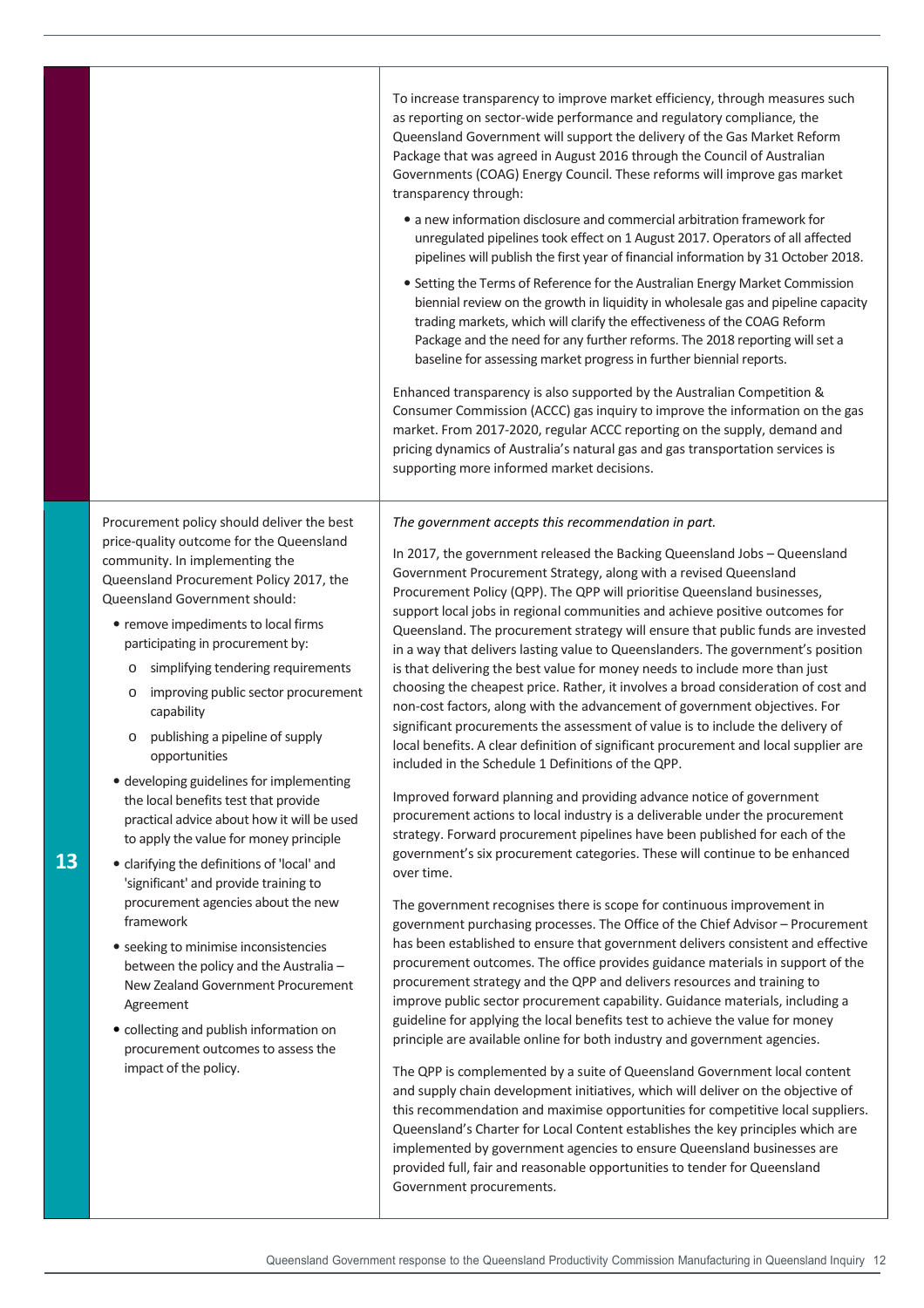|    |                                                                                                                                                                                                                                                                                                                                                                                                                                                                                                                                                                                                                                                                                                                                                                                        | The government is removing barriers to participation in procurement<br>opportunities through industry programs, such as the Industry Capability<br>Network (ICN), who are contracted to provide services to suppliers wishing to<br>access major project opportunities, including for public sector projects such as<br>the North Queensland Stadium. ICN services create visibility of opportunities<br>within larger projects which smaller, local suppliers can access through linking<br>lower tier suppliers with lead contractors.<br>The ICN also undertake contestability assessments and supply market analysis for<br>major projects, develop supply chain maps to identify capable local suppliers as<br>well as identifying supply gaps that may impact the successful delivery of project<br>outcomes.<br>The government is providing practical assistance to Queensland manufacturing<br>SMEs through tendering for business workshops that help to maximise their<br>chances of winning work, including on major projects. In the last financial year,<br>the Department of State Development, Manufacturing, Infrastructure and<br>Planning has conducted 20 supplier capability development workshops attracting<br>199 attendees. In addition, seven Defence Business 101 workshops were<br>conducted across Queensland, attracting 204 participants wishing to build<br>capability in tendering into the defence sector.                                                                                                                                                                                                                                                                                                                                                                                                                                                                                                                                                                                                                                                                                                                                                                                                                                |
|----|----------------------------------------------------------------------------------------------------------------------------------------------------------------------------------------------------------------------------------------------------------------------------------------------------------------------------------------------------------------------------------------------------------------------------------------------------------------------------------------------------------------------------------------------------------------------------------------------------------------------------------------------------------------------------------------------------------------------------------------------------------------------------------------|----------------------------------------------------------------------------------------------------------------------------------------------------------------------------------------------------------------------------------------------------------------------------------------------------------------------------------------------------------------------------------------------------------------------------------------------------------------------------------------------------------------------------------------------------------------------------------------------------------------------------------------------------------------------------------------------------------------------------------------------------------------------------------------------------------------------------------------------------------------------------------------------------------------------------------------------------------------------------------------------------------------------------------------------------------------------------------------------------------------------------------------------------------------------------------------------------------------------------------------------------------------------------------------------------------------------------------------------------------------------------------------------------------------------------------------------------------------------------------------------------------------------------------------------------------------------------------------------------------------------------------------------------------------------------------------------------------------------------------------------------------------------------------------------------------------------------------------------------------------------------------------------------------------------------------------------------------------------------------------------------------------------------------------------------------------------------------------------------------------------------------------------------------------------------------------------------------------------------------------------------------------------------|
| 14 | To ensure that the investment facilitation<br>activities of government agencies, including<br>Trade and Investment Queensland and the<br>Department of State Development,<br>maximise their contribution to investment<br>in Queensland, the Queensland<br>Government should assess the benefits<br>from:<br>• producing and publishing costs and other<br>relevant information for all firms to<br>access in order to assist them in deciding<br>whether to do business in Queensland<br>· establishing a single Queensland<br>Government business advisory entity<br>• leveraging facilitation services to identify<br>opportunities to improve government<br>processes, programs and regulation so<br>that there are fewer government<br>requirements to navigate, at a lower cost. | The government accepts this recommendation in part.<br>The Department of State Development, Manufacturing, Infrastructure and<br>Planning (DSDMIP) industry facilitation services target new manufacturing<br>projects at a stage where Queensland has been identified as a firm location for<br>investment. Trade and Investment Queensland's activities focus on international<br>investment, facilitating a company's decision to select Queensland as their<br>location of choice.<br>DSDMIP is working collaboratively with Queensland Treasury, Trade and<br>Investment Queensland and other agencies to develop improved coordination<br>and referral processes for industry investment and attraction programs to ensure<br>resources are most effectively applied to maximise business attraction and<br>investment.<br>A coordinated investment and industry attraction initiative has been<br>implemented to facilitate improved coordination and referral processes for<br>investment and industry attraction programs across government agencies<br>delivering these initiatives. Key aspects of this initiative are:<br>• refinement of the existing coordinated investment and industry attraction<br>initiative to ensure that potential private sector investors are referred to the<br>part of government best able to assist them with their unique opportunity;<br>• release of an Industry Attraction webpage to market the investment attraction<br>and industry facilitation services for potential investors interested in<br>establishing a value-adding project in Queensland;<br>• continue to deliver a suite of facilitation services to assist companies to invest<br>and re-invest in Queensland including the provision of tailored information on<br>Queensland's business environment including cost of doing business,<br>infrastructure, skills and access to markets;<br>· assisting investors with the identification of optimal locations in Queensland for<br>their business; and<br>· assistance to access government agencies to address regulatory and<br>government requirements, and connect with infrastructure and service<br>providers and suppliers.<br>DSDMIP provides facilitation to new and expansion projects in the |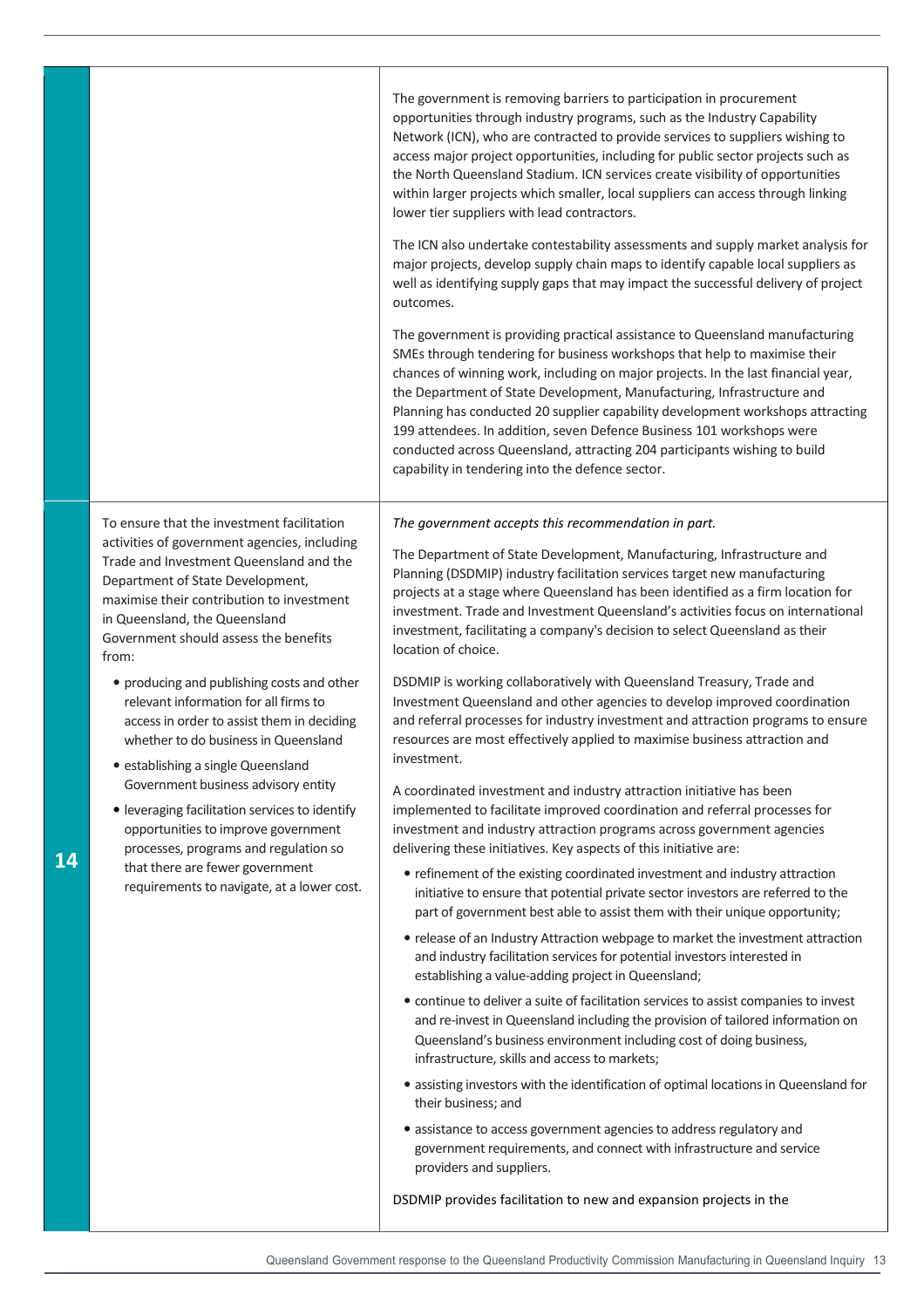manufacturing sector that involve complex regulatory approvals. As such, DSDMIP industry facilitation services generally aim to resolve regulatory issues faced by manufacturers on a case by case basis. The government agrees there is scope to formalise arrangements for addressing regulatory challenges faced by the manufacturing industry. To achieve this DSDMIP will: • develop and maintain a register of regulatory issues impacting on the manufacturing companies that DSDMIP are providing facilitation services to; and • establish a senior officer working group comprising DSDMIP and regulatory agencies to identify and progress solutions to these issues where required. This process would complement the regulatory reform initiatives outlined in response to Recommendation 8, particularly the input from manufacturers and the manufacturing advisory group on industry-wide challenges and potential solutions. To ensure net benefits from investment attraction activities, the Queensland Government should avoid providing attraction incentives to individual firms or projects unless it can be demonstrated that there are likely spillovers that would otherwise not occur. If the Queensland Government does provide incentives, it should: • publish the criteria for allocating grants to attract mobile investors • provide assistance transparently, rather than through less transparent forms such as tax concessions • link grants to measurable outputs • publish the number, names and size of firms assisted, the value of assistance provided to each firm, and the details of contracts with individual firms • report annually the expected outcomes and performance milestones agreed in the case of each grant and the performance of each project against these milestones. *The government accepts the recommendation in part.*  The government is committed to both supporting Queensland businesses to reinvest in Queensland and attracting projects to Queensland that would otherwise locate either interstate or overseas. These projects create jobs, support regional growth, increase innovation and develop local supply chains. Like many other governments across the world, the Queensland Government recognises that its economic future cannot be left to the market alone. There is a well-developed evidence base that supports targeted interventions, like industry attraction, to develop strategic industries that will provide the high-quality jobs for the future. In addition, as the Commission recognises, Queensland is competing for this investment in an international market where incentives and subsidies are commonly employed to attract direct foreign investment. If Queensland does not participate there is an increased likelihood that investments will go elsewhere. The government's cost benefit assessment of a request for support includes longterm benefits beyond just the immediate value of the capital investment and supply chain expenditure. Consideration is given to the productivity dividend achieved by the increasing number and rate of transactions throughout the broader economy. The government offers a range of industry attraction and facilitation services to assist industry to establish or expand their operations in Queensland. These proactive services are utilised to attract projects which fill identified market gaps, build local supply chains and strengthen regional and economic development. They provide a positive impact on the configuration of priority industries such as manufacturing, and help to broaden and diversify Queensland's economic base. The provision of financial incentives through the Advance Queensland Industry Attraction Fund (AQIAF) is one tool within this suite of services and comprises only a small component of the overall investment attraction services provided by government as outlined in relation to recommendation 14 above. To be eligible for assistance under AQIAF, companies need to demonstrate the project would be commercially viable in the absence of financial incentives, that it will generate net economic benefits to Queensland and that it could be undertaken in multiple locations. Projects are assessed against criteria to determine the extent to which they achieve the Queensland Government's objectives including: • sustainable increase to employment

**15**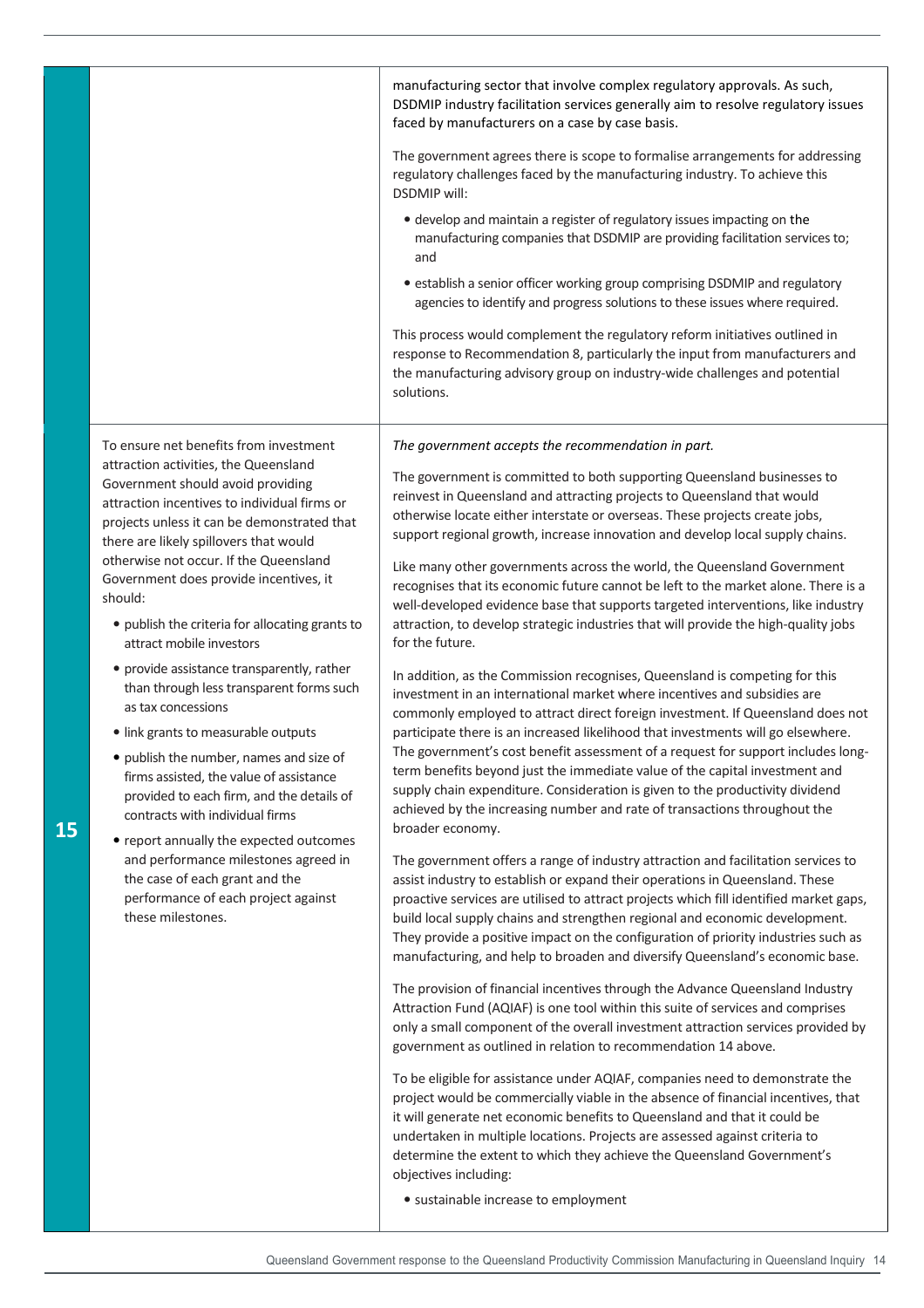|    |                                                                                                                                                                                                                                                                                                                                                                                                                                                                                                                                      | · regional development<br>• increased innovation and technology<br>• capturing greater value from global value chains.<br>The government publishes its objectives for the AQIAF program, principles and<br>key assessment criteria on the Department of State Development,<br>Manufacturing, Infrastructure and Planning website.<br>All proposals supported under AQIAF undertake a rigorous assessment process,<br>which is conducted by a whole of government panel and approved projects are<br>managed through a well-defined contract management and reporting<br>framework. All AQIAF incentives are linked to measurable outputs and recipients<br>are required to demonstrate they have achieved the specific target, such as<br>employment or capital investment, before any financial assistance is provided.<br>The overall funding programs are subject to rigorous monitoring and reporting to<br>ensure that the programs are achieving value for money. Program outcomes will<br>be included in the annual report of the Department of State Development,<br>Manufacturing, Infrastructure and Planning. Information on financial incentives<br>provided to individual firms or detailed business information may be subject to<br>confidentiality obligations.<br>In a highly competitive environment for global capital, keeping specific<br>information on financial incentives confidential is essential to ensure Queensland<br>can compete successfully with other jurisdictions to capture catalytic projects. |
|----|--------------------------------------------------------------------------------------------------------------------------------------------------------------------------------------------------------------------------------------------------------------------------------------------------------------------------------------------------------------------------------------------------------------------------------------------------------------------------------------------------------------------------------------|---------------------------------------------------------------------------------------------------------------------------------------------------------------------------------------------------------------------------------------------------------------------------------------------------------------------------------------------------------------------------------------------------------------------------------------------------------------------------------------------------------------------------------------------------------------------------------------------------------------------------------------------------------------------------------------------------------------------------------------------------------------------------------------------------------------------------------------------------------------------------------------------------------------------------------------------------------------------------------------------------------------------------------------------------------------------------------------------------------------------------------------------------------------------------------------------------------------------------------------------------------------------------------------------------------------------------------------------------------------------------------------------------------------------------------------------------------------------------------------------------------------------------------------|
|    |                                                                                                                                                                                                                                                                                                                                                                                                                                                                                                                                      | Disclosure of commercial-in-confidence terms would cede Queensland's<br>competitive advantage to other governments who could target offers to match<br>or exceed our incentives.                                                                                                                                                                                                                                                                                                                                                                                                                                                                                                                                                                                                                                                                                                                                                                                                                                                                                                                                                                                                                                                                                                                                                                                                                                                                                                                                                      |
| 16 | To improve the business environment, the<br>Queensland Government should establish a<br>roadmap that sets out reform of the state<br>tax system that:<br>• removes or reduces distortionary taxes<br>(such as stamp duties and insurance<br>levies) and moves towards less<br>distortionary taxes (such as broad-based<br>land taxes)<br>• has regard for the economic,<br>distributional and transitional impacts of<br>proposed changes, and considers<br>whether all changes should be introduced<br>at once or spread over time. | The government does not accept the recommendation at the current time.<br>The government continues to constructively engage with the Australian<br>Government and the Council of Australian Governments on matters of state tax<br>reform and addressing vertical fiscal imbalance. Any reform of state-based taxes<br>needs to be part of broader reform of federal financial relations.<br>Queensland's tax regime is competitive, with tax collections per person<br>estimated to be \$853 lower than the average of other jurisdictions.                                                                                                                                                                                                                                                                                                                                                                                                                                                                                                                                                                                                                                                                                                                                                                                                                                                                                                                                                                                          |
| 17 | The Queensland Government should assign<br>direct responsibility and authority to a<br>Minister or group of Ministers to implement<br>the Manufacturing: Policy Action Plan. The<br>responsible body should:<br>• establish a clear commitment and<br>timetable for implementing change<br>• further develop and coordinate<br>implementation of the plan<br>• specify and allocate tasks for<br>implementing the plan                                                                                                               | The government accepts the recommendation in principle.<br>The Queensland Government is committed to growing manufacturing in this<br>state as a critical driver of innovation and productivity in the economy. The<br>government has recently appointed a dedicated Minister for Manufacturing, as<br>the Minister for State Development, Manufacturing, Infrastructure and Planning.<br>This emphasises the importance the government gives to the manufacturing<br>industry and its significant role in the economy. The Minister for State<br>Development, Manufacturing, Infrastructure and Planning will have direct<br>responsibility for ensuring implementation of the recommendations accepted by<br>government.<br>The government is currently reviewing the Queensland Advanced Manufacturing                                                                                                                                                                                                                                                                                                                                                                                                                                                                                                                                                                                                                                                                                                                             |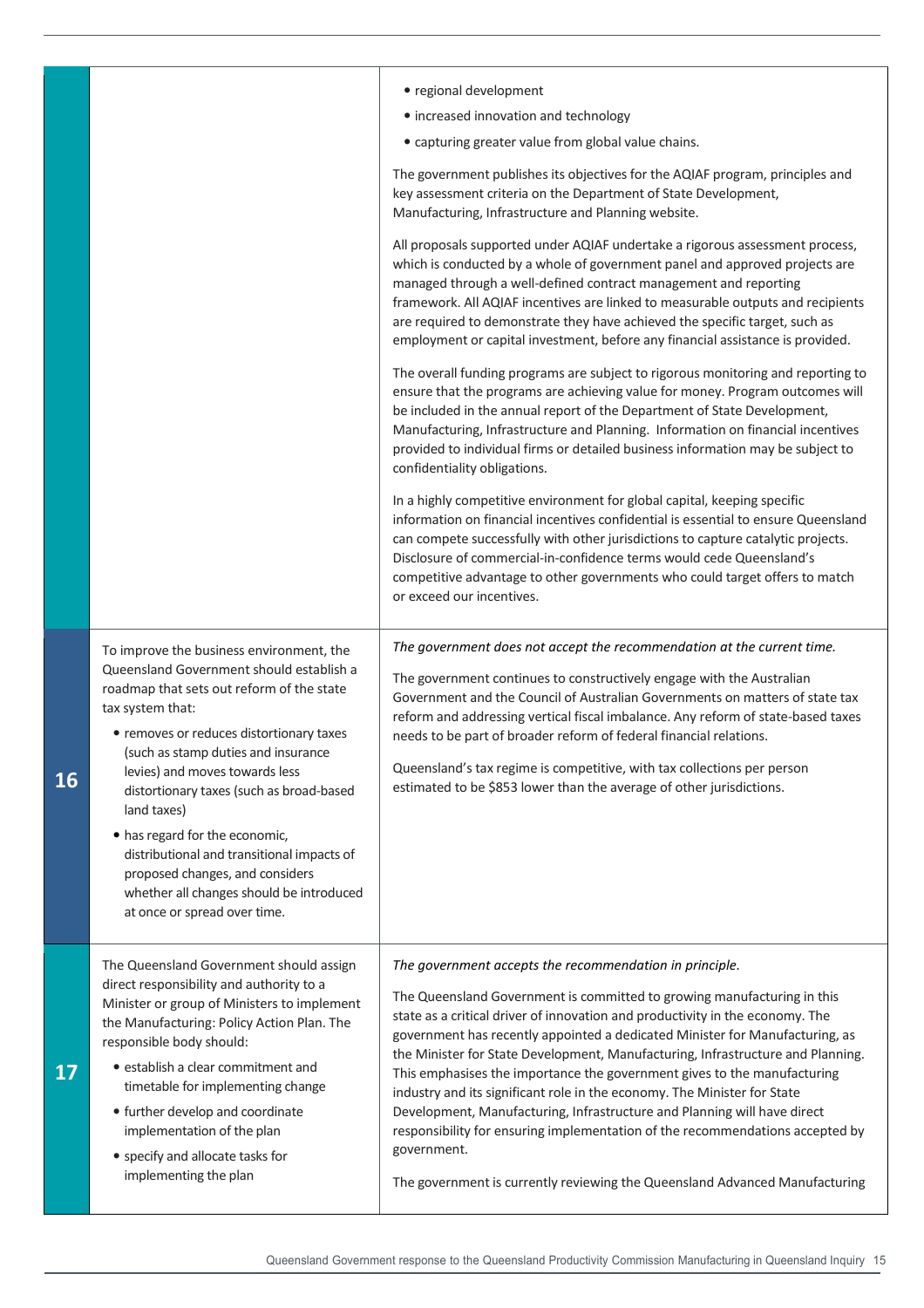• ensure that the plan is implemented and achieves intended results • develop measures to review the performance of the plan and evaluate its effectiveness. 10-Year Roadmap and Action Plan (the Roadmap) and will integrate the relevant recommendations that are supported into the revised roadmap and action plan for the manufacturing industry. Manufacturing in Queensland is diverse, including businesses producing a broad spectrum of products from advanced medical devices through to traditional products such as food and textiles. In 2016, the Queensland Government established the Industry and Manufacturing Advisory Group to provide expert advice on emerging opportunities, productivity and competitiveness, innovation and technology, local content, business costs and industry regulation. The government proposes this manufacturing advisory group will be reconstituted and membership expanded to strengthen northern Queensland representation. An industry advisory body provides critical intelligence on current industry focus and opportunities that will inform the effective implementation of actions under the roadmap. This group is well placed to provide expert advice on the effectiveness of the extensive range of programs and assistance available to the manufacturing sector.